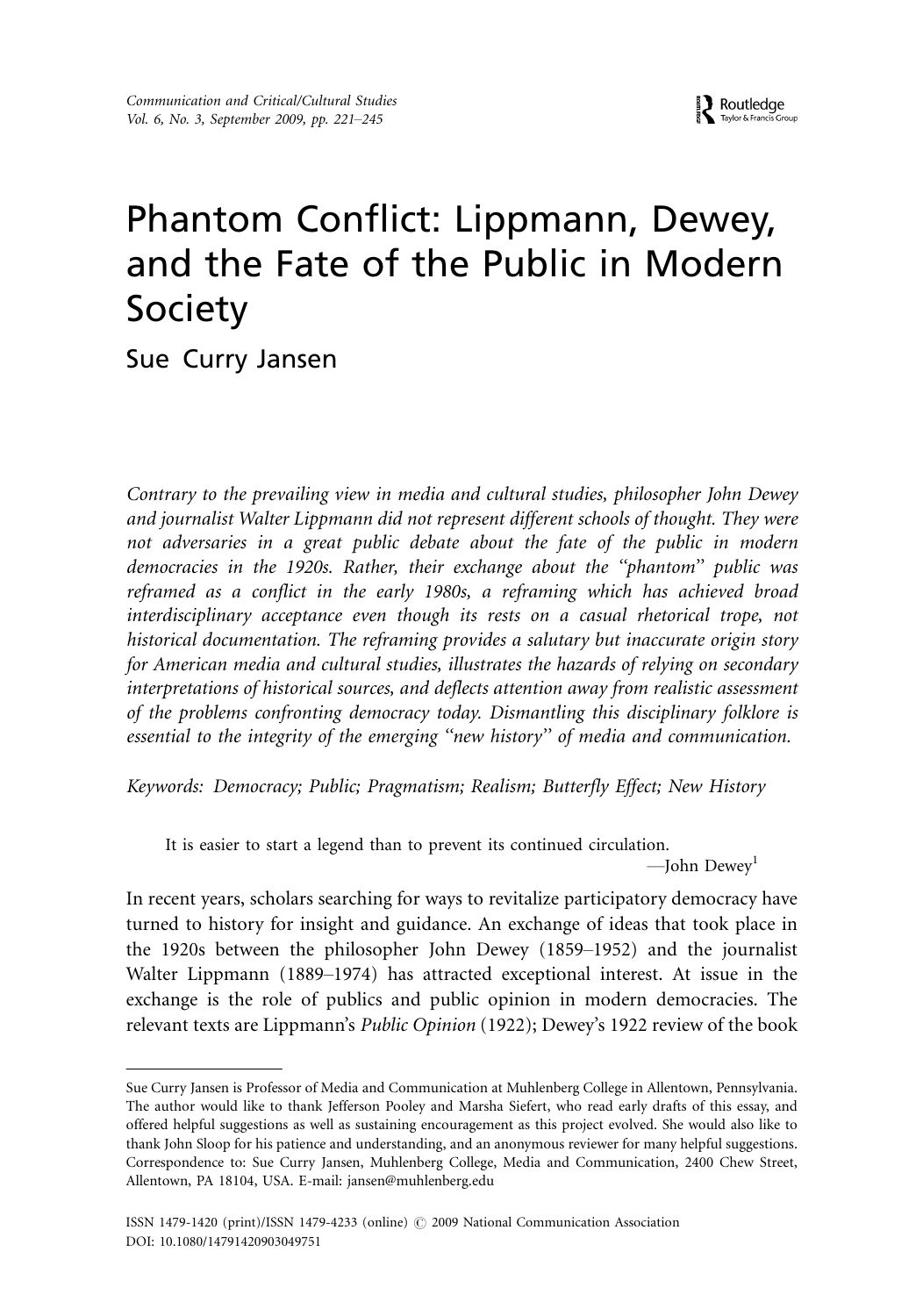in The New Republic; Lippmann's The Phantom Public (1925); Dewey's review of that book in The New Republic, also in 1925; and a series of lectures Dewey gave at Kenyon College in 1926, which were revised and published in 1927 as The Public and Its Problems. 2

Contemporary interest in the exchange is evident in virtually all of the social sciences, most of the humanities, applied studies such as law, journalism, education, and even computer science; it has been incorporated into analyses of publics in Europe, China, Korea, Canada, and Iceland. Accounts of the exchange have now generated a bibliography too large to fully track.<sup>3</sup> Clearly there is something about the exchange that resonates closely with our own collective anxieties about the viability of participatory democracy under neo-liberalism.

In this essay, I argue that most of the recent renderings of the Dewey-Lippmann exchange actually resonate *much too closely* with our own concerns. In our eagerness to recover and affirm Dewey's hopeful vision of participatory democracy, we have reinvented and mythologized the exchange with accounts that are unfaithful to the original. We have reframed the exchange as an intellectual cause celebre, a great debate, pitting highly charged adversarial positions against one another.

Despite its wide acceptance, this reframing is recent—little more than twenty-five years old. Although the reframing has attracted some criticism, its validity has been widely accepted, reified, and canonized into textbooks. $4$  By 1999 the reframing was so firmly in place that Eric A. MacGilvray could refer to the exchange as a ''great set piece in American political thought.''5

In endorsing the reframing, we are deceived by hindsight. We know how the story ended so we assume we know how it began: Dewey endured into his nineties as a faithful champion of progressive causes while Lippmann became an establishment insider. Although their paths did diverge later, Dewey and Lippmann were not "embattled" in the 1920s and there is no evidence to support the claim that Dewey was "appalled" by Lippmann's Public Opinion or The Phantom Public.<sup>6</sup> To the contrary, at the time of the exchange, the two men were allies committed to a common project: to reform democracy in light of modern conditions, which included the emergence of mass communication. They recognized the unprecedented powers of propaganda and publicity to ''manufacture consent,'' powers that both governments and corporations actively exploited.<sup>7</sup> Their respective appeals to "disinterested" expertise, and to news and educational reforms were attempts to counter these new powers.

Dewey and Lippmann were pluralists. Forcing their ideas into binary frames, which they explicitly rejected, does grave injustices to both men. In arguing for more historically nuanced renderings of the exchange, I am not advocating Lippmann's views per se, but rather a discursive framework that supports faithful renderings of them. To that end, I argue that in recovering and affirming Dewey's hopeful vision of participatory democracy, the reframing: (a) oversimplifies Lippmann's position to the point of caricature; (b) exaggerates Dewey and Lippmann's philosophical differences; (c) frequently ignores the broader historical and biographical contexts in which the exchange was situated; (d) represents it in polarizing terms that were absent from the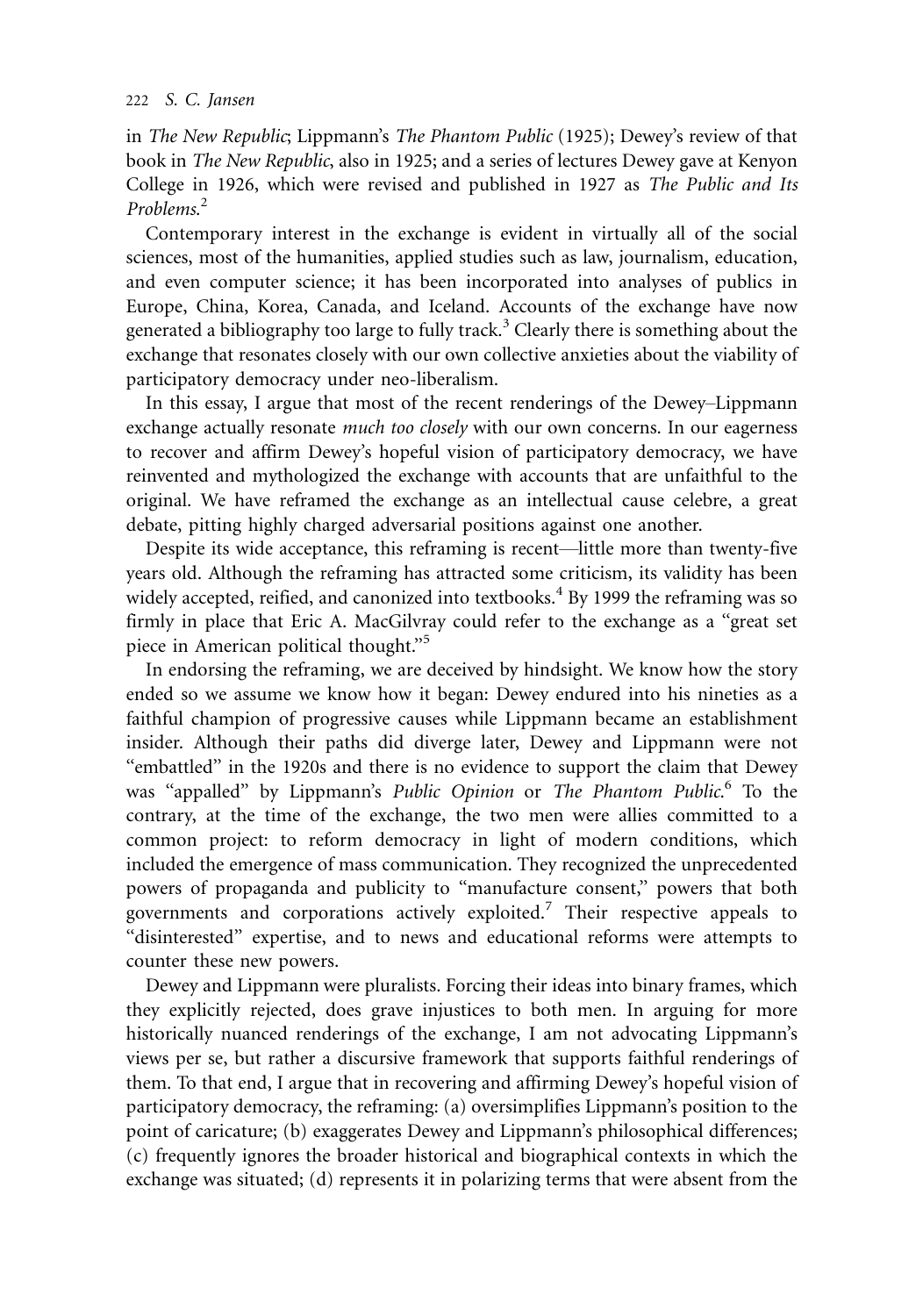original exchange; and (e) obscures the fact that neither Dewey nor Lippmann offer a solution to the crisis of democracy. There are many explanations for the reframing: perhaps none is more salient than the simple fact that interest in Dewey's work, not Lippmann's, drives the inquiries.

To support these claims, I briefly summarize the exchange, review older accounts of it including all known reviews of The Public and Its Problems, trace the origins of the polarized reframing, critique the reframing, and consider what Dewey actually said about Lippmann's work.

This inquiry necessarily takes the form of a bibliographic essay. As such, it provides some insights into the sociology of academic knowledge, especially the politics of citations and the fragile underpinnings of the authority of interdisciplinary knowledge. It demonstrates that this authority is vulnerable to the ''butterfly effect,'' whereby slight variations in complex systems can have major consequences, e.g., the flutter of a butterfly's wing can, in theory, "cause" a volcano to erupt centuries later. In this case, a small rhetorical flourish by a scholar in one field gains currency and traction, is cited, amplified, and adopted by scholars in other fields. As the claim migrates across disciplines and up the academic status hierarchy, adopters, rather than the originator, are cited; the rhetorical move acquires the patina of historical evidence and its accuracy is assumed rather than demonstrated. The result is a vast international interpretive edifice constructed upon a rhetorical flutter.<sup>8</sup>

This inquiry should not, however, be understood as a quest for historical certainty, which neither Dewey's own philosophy nor contemporary approaches to historiography would support. Rather my bibliographic digging is a more pedestrian enterprise, best characterized as a strenuous form of journalistic fact-checking.

## Why It Matters

This may appear to be an esoteric exercise. What does it matter, the reader may ask, if some academics find solace in identification with what they view as the losing, but salutary "side" of an historical exchange? Is it not "just academic" in the pejorative sense, a harmless, if impotent ivory tower indulgence?

I think that it does matter. Valorizing a romanticized interpretation of Dewey's vision may be morally edifying, but it substitutes ''nostalgia for what never was'' for the critical realism that we urgently need to understand and resist the constraints that neo-liberalism is now imposing on our own democratic horizons.<sup>9</sup> That is, mythologizing the progressive agenda is not just flawed history; it also promotes escapist politics. It allows contemporary neo-progressives to ignore the fact that the successes of the original progressives, not just their defeats, helped shape the problematic present.

Romancing the past also avoids engagement with the thorny issues of race, gender, sexual identity, and global social inequalities—issues that those who are serious about constructing a twenty-first century public sphere cannot avoid. Yet, a curious thing happens when the Dewey-Lippmann exchange is reframed and elevated to a ''great set piece in American political thought.'' Thorny issues disappear. The subject is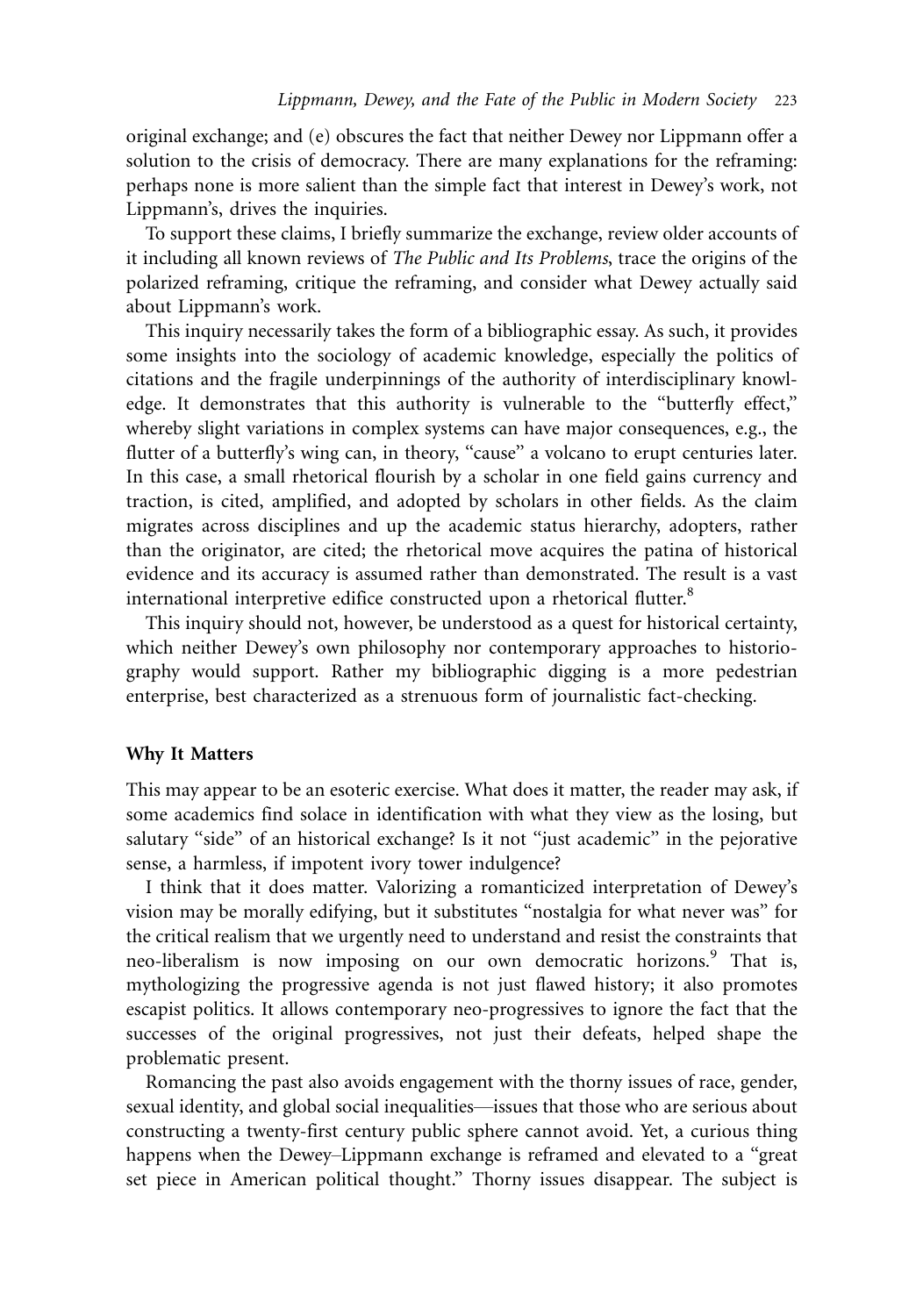changed, both literally and substantively, by transporting interlocutors back into a textual realm where the racial and gendered constituents of the hegemonic subject and the concept of the public remained unmarked. In effect, this move ignores the last four decades of critical research on race and gender—an ironic turn since Dewey and Lippmann, like most progressives, supported the feminism of their day and were advanced in their thinking about race (which is not to say that they were free of sexism or racism). The escapism is blatant here. It ignores the public as it is presently constituted, domestically and globally. Yet, in contrast to feminist critiques of Habermas' gendered "public," it remains unchallenged.<sup>10</sup>

Finally, the cavalier dismissal of Lippmann undervalues both his contributions to the historical development of media studies and the insights his work can still offer in confronting democratic challenges. Although there are indications that a reassessment of his legacy has begun, to most contemporary media studies scholars Lippmann remains a figure of marginal interest.<sup>11</sup> His Public Opinion, a modern classic that defined the field of media studies, is seldom read by media students today. This neglect is symptomatic of a much larger problem—the a- or anti-historical character of the field, which has led to charges that it is superficial, even antiintellectual.<sup>12</sup> The reframing is an especially potent illustration of how the neglect of historical sources can lead to a Vesuvius of interpretive errors. It demonstrates why history matters even to a field that is primarily present and future-oriented.

# Dewey-Lippmann Exchange

The reframing has gained greatest traction within the social sciences, especially in media and cultural studies, but also in political science and to a lesser extent sociology. It functions as an ideological line in the sand, which positions Dewey and his latter day partisans as robustly democratic, philosophically reflexive, and ethically sensitive, and Lippmann as representative of, if not responsible for, much of what went wrong in the development of twentieth-century American social science.

Reduced to a bare-boned summary, the exchange consists of the following. In Public Opinion, Lippmann examines the structural and cognitive constraints on how and what citizens in modern democratic societies can know, and profoundly challenges the classic Liberal conception of the ''omnicompetent'' citizen who can render informed judgments on all public issues. Lippmann maintains that the modern world is so complex, its communication systems so powerful and deeply flawed, and citizens' time commitments and attention spans so fragmented, that informed public opinion, especially about distant ''unseen'' events, is not possible. Introducing the concept of stereotyping into the vocabulary of social science, Lippmann claims that conception precedes perception: we tend to see what we expect to see and to ignore contradictory evidence. As a result of these structural and cognitive limits, public opinion, as it is conceived in Liberal democratic theory, is a fiction— "a phantom." Given this contradiction between theory and practice, Lippmann contends that ''method'' is democracy's best hope. Approaching science from a Peircean rather than a positivist perspective, Lippmann conceives of method as a means to control and partially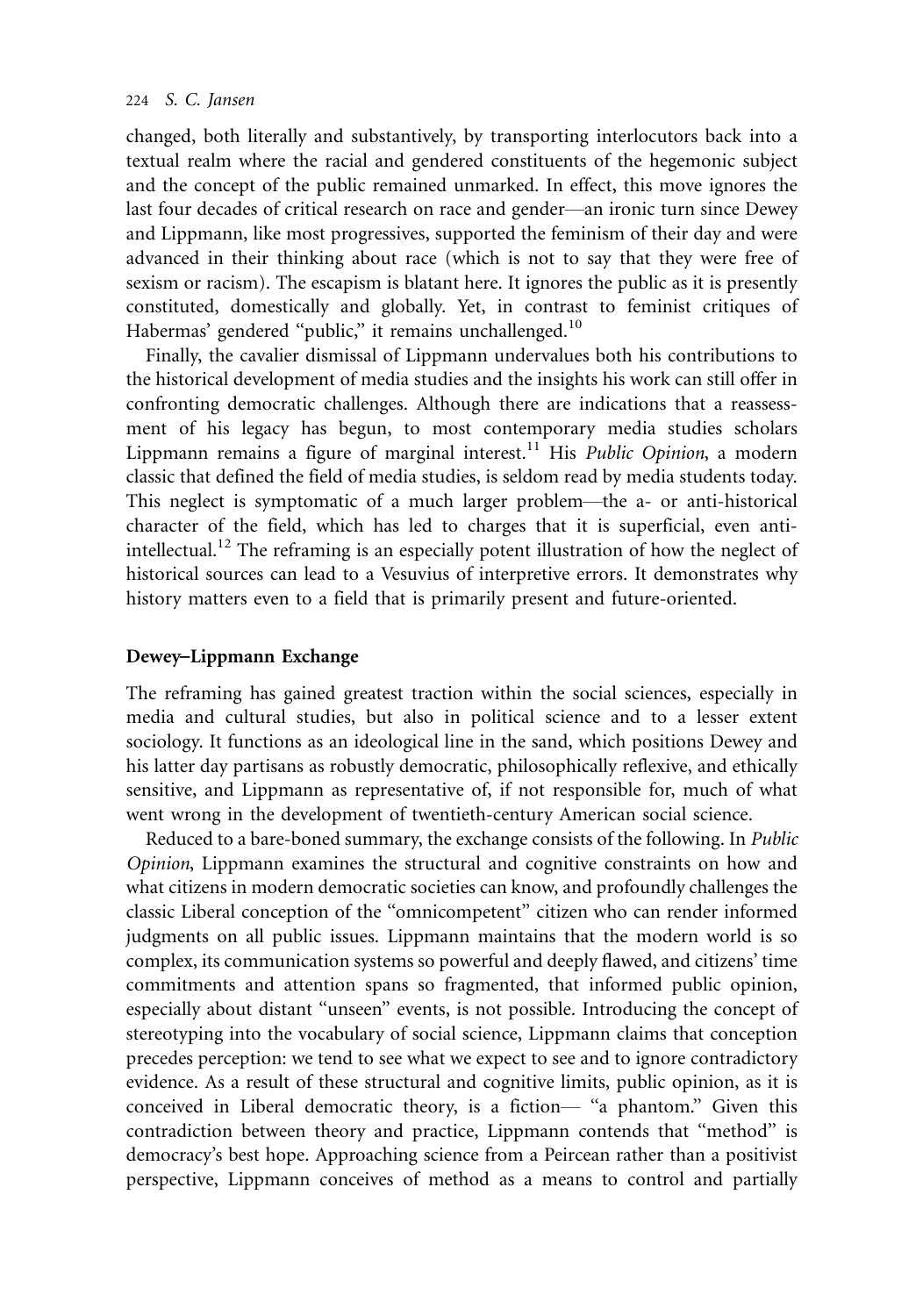counter the effects of stereotyping, propaganda, publicity, and public relations.<sup>13</sup> Lippmann proposes creation of ''intelligence bureaus'' or ''observatories,'' which would use scientific methods to generate ''disinterested'' information about public affairs: The purpose of these research centers is to provide reliable knowledge resources for governance, business, and journalism. Dewey agrees with Lippmann's diagnosis, but is deeply troubled by its implications. Correctly noting that ''the critical portion [of *Public Opinion*] is more successful than its constructive," Dewey seeks to amplify the constructive aspects of the argument in The Public and Its Problems. He calls for improving the press and civic education, but he provides no concrete proposals for achieving these objectives beyond the hope, expressed in his review of Public Opinion, that ''when necessity drives, invention and accomplishment may amazingly respond.''14 Dewey shares Lippmann's commitment to method, but is more optimistic about prospects for democratizing enlightenment.

# Early Framings of the Dewey-Lippmann Exchange

No single scholar can adequately survey the vast literatures on progressivism, pragmatism, liberalism, public opinion, and participatory democracy produced since 1922. Even covering all that has been written by and about Dewey or Lippmann would require a lifetime commitment. To date, however, I have been unable to locate any examples of polarized framings of the exchange by scholars before the 1980s. Furthermore, I have found no accounts prior to that date which characterize it, as it is characterized today, as a great debate about the viability of participatory democracy. It may be that such moments can only be retrospectively identified and proclaimed; if so, there should nevertheless be substantial contemporary evidence to support a later verdict.

The polarized view is not only of recent vintage; but so is serious and sustained scholarly interest in the exchange. To be sure, Dewey scholars have always recognized Lippmann's role in the genesis of *The Public and Its Problems*, but they have generally accepted Dewey's own framing of the exchange as an affirmation and amplification.<sup>15</sup> Conflict frames were reserved for descriptions of the two thinkers public differences on other issues—the League of Nations, outlawing war, the New Deal, moral theory, and natural rights.

#### Non-Academic Reviews

Six reviews of The Public and Its Problems appeared in the general interest literature of the day where presumably a great public debate would have left its mark.<sup>16</sup> Four reviews directly relate Dewey's effort to Lippmann's diagnosis of the eclipse of the public. The New Republic review (August 24, 1927) would likely be most telling since Lippmann was a founding editor and both men were frequent contributors to the publication; moreover, Dewey's reviews of Public Opinion and The Phantom Public were published there. R. M. Lovett, a Dewey admirer, who in a later issue offered New Republic readers a celebratory synopsis of Dewey's life work,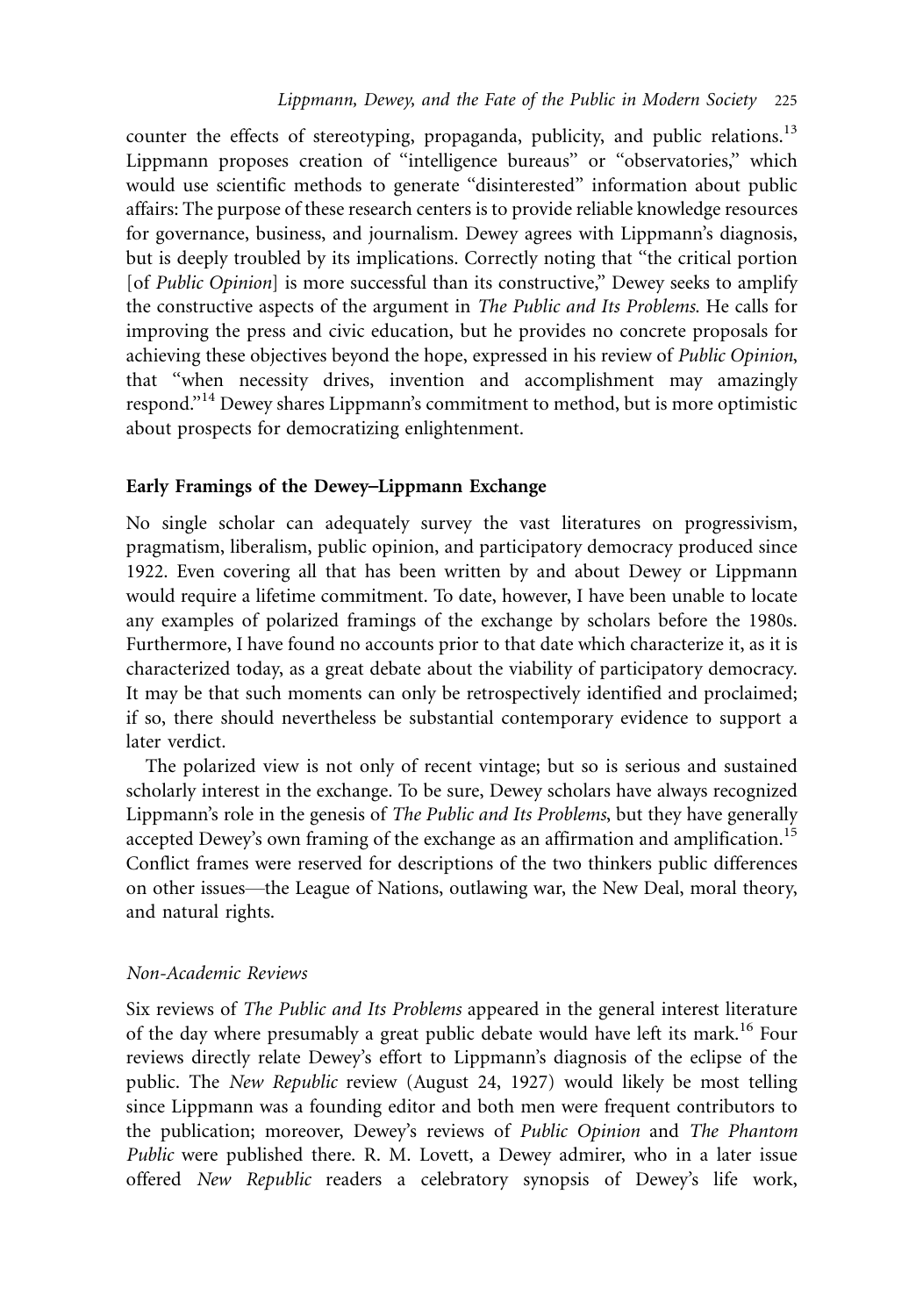acknowledges in his opening sentence that The Public and Its Problems is ''undoubtedly the result of [Dewey's] interest in the questions raised by Mr. Walter Lippmann's well known studies.'' Lovett does not, however, interpret Dewey's response to Lippmann as adversarial. In his view, both men maintain that the modern age does not have viable democratic structures; and as a result, Dewey agrees with Lippmann that (in Dewey's words) ''the democratic public is still largely inchoate and unorganized.'' Lovett claims that incomplete democratic development accounts ''for 'the eclipse of the public,' which Professor Dewey, like Mr. Lippmann, deplores.'' The mission of Dewey's book, in Lovett's view, is not to provide ''a recipe for organizing the community into a democratically effective public,'' but to identify the preconditions that must be met before that objective can be attained.

Harold Laski, who also had personal connections to both men, reviewed Dewey's book in the Saturday Review of Literature (October 15, 1927). Laski begins by noting the "revolution in our conception of democracy" brought about by Lippmann's Public Opinion, and sees Dewey as adding to that work by advocating for improvements in social science method. Laski expresses doubt about the efficacy of Dewey's solution.

The third major review appeared in Survey (November 1, 1927). Here, reviewer Henry Neumann sees Dewey's book as a plea for a ''realistic, pragmatic approach to the problem of the functions of the state.'' He writes: ''The technique for enlisting insight, loyalty and energy on the side of the public, Professor Dewey, like Mr. Lippmann, reminds us is deplorably deficient still; but he is not without hope.''

R. L. Duffus' review in The New York Times (October 23, 1927) refers to Lippmann to affirm what he takes to be Dewey's claim: ''The Phantom Public,'' as Walter Lippmann called it, must be found in those interchanges of daily living which no one can avoid—communication between one neighbor and another, between householders and grocers, between motorists and pedestrians.''

Without mentioning Lippmann's name in his review in the New York Herald Tribune (November 27, 1927) Sterling P. Lamprecht contends that Dewey ''finds the key to our present social ills in 'the eclipse of the public.''' Quoting Dewey's claim that ''the public seems to be lost; it is certainly bewildered,'' Lamprecht notes that Dewey ''does not boast of being able to list sufficient conditions of the desired rediscovery of the public.''

An anonymous short review in the Boston Evening Transcript (November 12, 1927) maintains that Dewey believes the public ''is a body without 'diffused and seminal intelligence,' and as such has little or no voice in the proceedings in which popular fallacy believes it takes part.'' The reviewer concludes that ''the function of the book seems that of clarification, rather than stimulation.''

In sum, the reviews in the general literature follow Dewey's lead and frame The Public and Its Problems as an affirmation and amplification of Lippmann's diagnosis of the eclipse of the public.

# Academic Reviews

A review of academic journals of the period indicates that sociology paid the most attention to the exchange in the  $1920s$ .<sup>17</sup> The influential sociological journals of the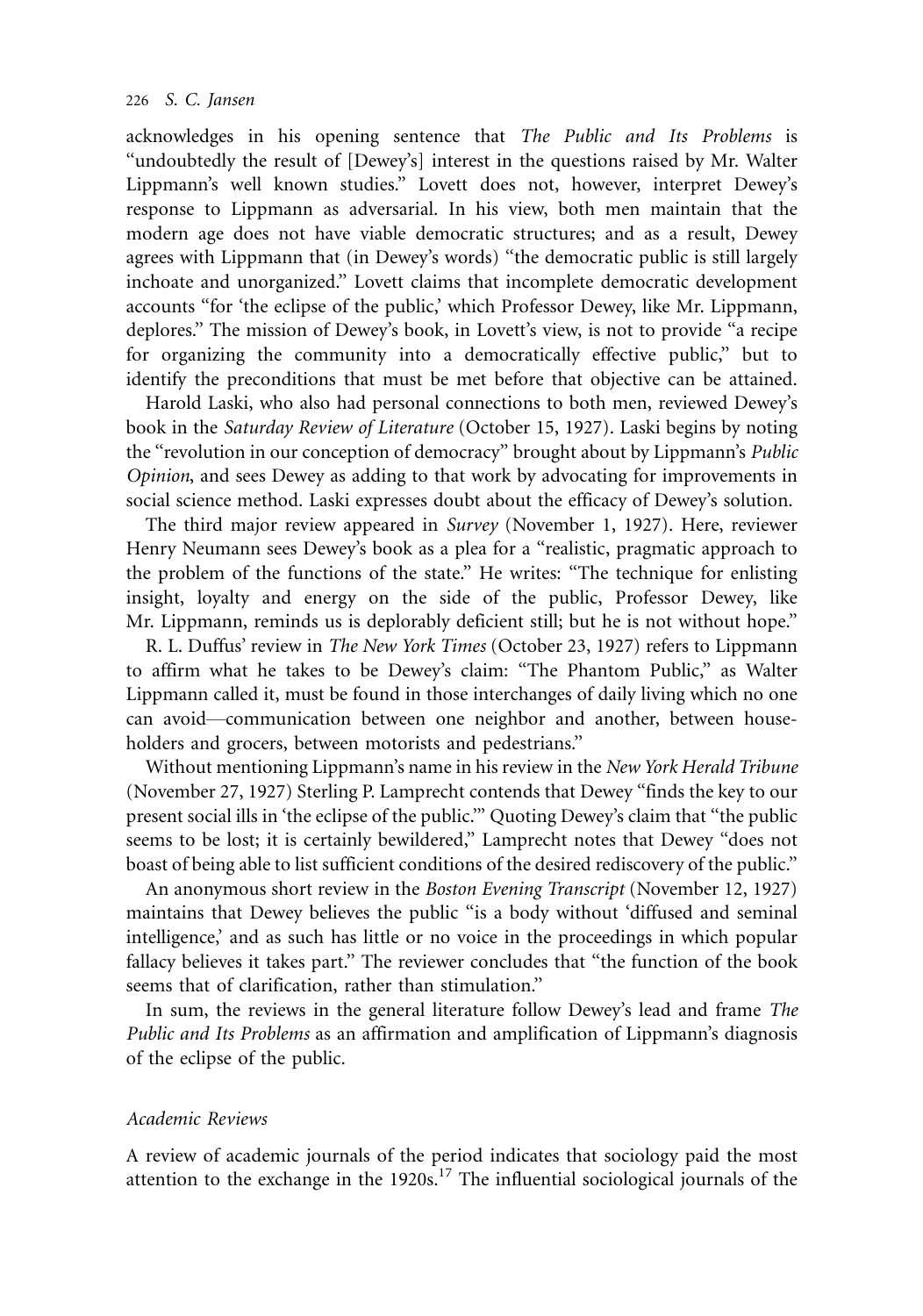day regularly reviewed books by Dewey and Lippmann, including Liberty and the News, Public Opinion, The Phantom Public, and The Public and Its Problems.<sup>18</sup> Robert Park (Dewey's former student) reviewed both Public Opinion and The Public and Its Problems; significantly, however, he did not link the two books.<sup>19</sup> If the two thinkers were ''embattled,'' Park was ideally positioned to chronicle the action. None of the sociologists makes any reference to a controversy. One reviewer, Malcolm M. Willey, does mention Dewey in his review of Lippmann's The Phantom Public to support his (Willey's) claim that Lippmann is not anti-democratic but rather seeking ''to make the democratic principle a workable reality not simply an idealistic catchword.<sup> $20$ </sup> It is accurate to conclude that sociologists in the first half of the twentieth century, unlike political scientists, displayed proactive interest in the work of the two men; but if the Dewey-Lippmann exchange rose to the level of a great public debate, sociologists left no record of it in their journals.

Only the review by philosopher T. V. Smith comes close to anticipating today's framing of the exchange; Smith does not mention Lippmann by name, but he does maintain that Dewey was "aroused" to write his book by prevailing views that "at best leave the public a 'phantom,' at worst an ass." Smith's "at best" means just that, because ''at worst an ass'' surely refers to a favorite salvo of American democracy's "Great Debunker," H. L. Mencken, who stood far to the right of Lippmann.<sup>21</sup>

Detecting reverberations of the exchange in the intervening period after the 1920s and before the ''renaissance'' of pragmatism in the 1980s is like trying to give voice to silence. I have found no visible traces of it. The following snapshots of scholarly works, which would have been likely repositories for such traces, are indicative although not definitive. Virginia Rankin Sedman published a comprehensive analysis of approaches to public opinion in Social Forces in 1932; she devotes more attention to Lippmann than any other theorist, but Dewey is among the many thinkers she considers. Sedman clearly articulates the differences between Dewey and Lippmann's views, but she does not directly relate the two thinkers to each other or pit them as adversaries.<sup>22</sup> If the Dewey-Lippmann exchange was an intellectual cause celebre, Sedman also failed to notice.

Floyd Allport's 1933 book, Institutional Behavior, devotes an entire chapter to analyzing The Public and Its Problems, but never mentions Lippmann.<sup>23</sup>

In 1939, sociologist William Albig published his influential book, Public Opinion, a massive inventory of public opinion research. Lippmann's influence is apparent throughout. There are 36 direct references to Lippmann and Dewey (21 and 15, respectively) but no references to a debate between them about publics or public opinion. The ideas of both men are marshaled to support Albig's claims.<sup>24</sup> The same year, in an article, "Political Parties and Public Opinion" in Public Opinion Quarterly, Joseph R. Starr links Dewey and Lippmann's work on public opinion, but sees the two men as making common cause-a cause Starr heartily disapproves. He describes Dewey and Lippmann along with Graham Wallas and President Lowell of Harvard as "destructive critics" who "were little concerned with the improvement of public opinion."<sup>25</sup> In fact Starr singles out Dewey for special chastisement in this regard.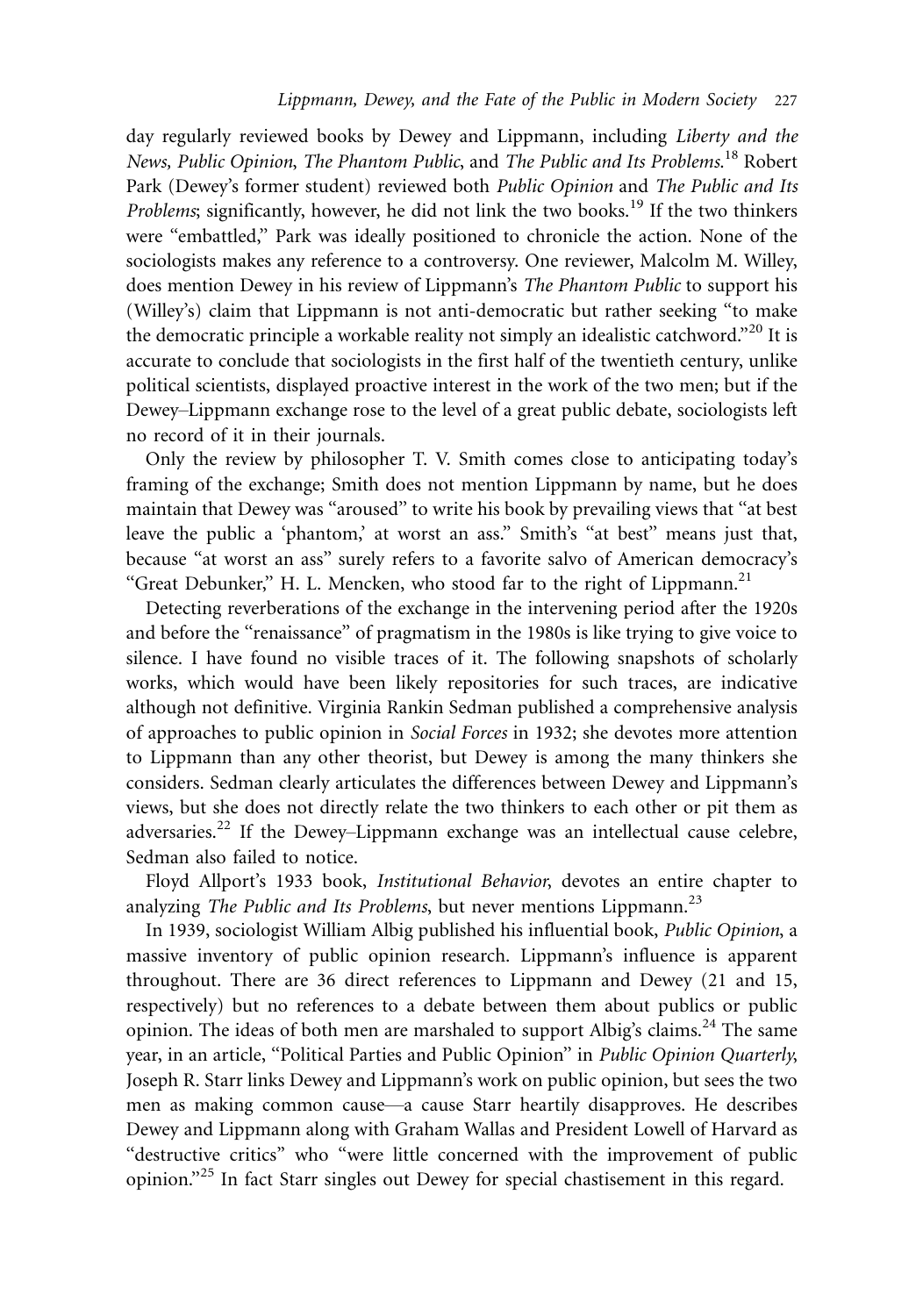In 1941, C. Wright Mills completed his PhD at the University of Wisconsin, writing his dissertation on Peirce, James, and Dewey (Sociology and Pragmatism published posthumously in 1964). He refers to Lippmann twice in conjunction with Dewey's political activism but does not mention Public Opinion or The Phantom Public; Mills does, however, devote several pages to an analysis of The Public and Its Problems. If the Dewey-Lippmann exchange had risen to the status of a great controversy in the 1920s, it is hard to imagine that Mills, of all people, would not have explored it. Moreover, in The Power Elite (1956) Mills endorses Lippmann's description of the public as ''a phantom'' and strongly praises Public Opinion. In short, Mills approaches Dewey and Lippmann as amenable to synthesis, not as adversaries.<sup>26</sup>

In 1957, Frank J. Sorauf briefly considered Lippmann and Dewey's views on the public and the public interest, citing them in a synthetic mode, seeing them as casting illumination on a common problematic from a progressive/liberal perspective.<sup>27</sup>

Two sources prior to the 1980s do anticipate some aspects of the later reframing. Published in the immediate aftermath of the appearance of Lippmann's most conservative book, The Public Philosophy (1955), both authors cite The Public Philosophy as retrospective affirmation of their interpretations of young Lippmann's views.

In a 1956 reexamination of Public Opinion, Heinz Eulau rereads Lippmann's 1922 work as ''the book of a deeply troubled soul.'' Eulau claims to discover ''the emotional roots of its author's despair'' in Lippmann's ambivalence toward his Jewish identity, which according to Eulau made Lippmann a lonely, marginal man, and a perennial outsider. Eulau acknowledges that most reviews of Public Opinion were positive, and avers that even he finds it "acute and relevant."<sup>28</sup> To support his psycho-historical case study, however, Eulau culls what reservations he finds within the general critical acclaim for Public Opinion, including Dewey's. Eulau cites and seems to endorse Dewey's argument for news reform and faith in an enlightened public. In Eulau's view, it is somehow symptomatic of Lippmann's personal pathology that, unlike Pareto and Michels who embraced elitist solutions, Lippmann ''did not exalt authority, but once more appealed to reason."<sup>29</sup> Eulau projects his diagnosis of Lippmann's alleged personal problems onto the larger screen of history, seeing the failure of liberals and modern liberalism as the inability to refute Lippmann's analysis because ''Dewey's prescription has never sunk sufficiently deeply enough into liberal consciousness."30

In ''Social Engineers as Saviors'' (1956) Stanley Kaplan sees ''Technocracy, New Deal, and the current dilemma of atomic scientists'' as outgrowths of earlier progressive thought—the work of Dewey, Weyl, Croly, Bourne, Lippmann, Veblen, and others who viewed social engineers as "saviours."<sup>31</sup> Critical of "the pragmatic technique of social change'' generally, and Dewey and Lippmann specifically, Kaplan nonetheless draws a sharp contrast between the two thinkers.<sup>32</sup> Kaplan regards Dewey's pervasive influence over the progressive generation as the Achilles' heel of modern liberalism: The ''fatal flaw'' in Dewey's thought is ''precisely the absence of a usable politics."<sup>33</sup> Pointing out that Dewey always urged others to deal with politics "realistically," Kaplan charges Dewey with evading that responsibility himself by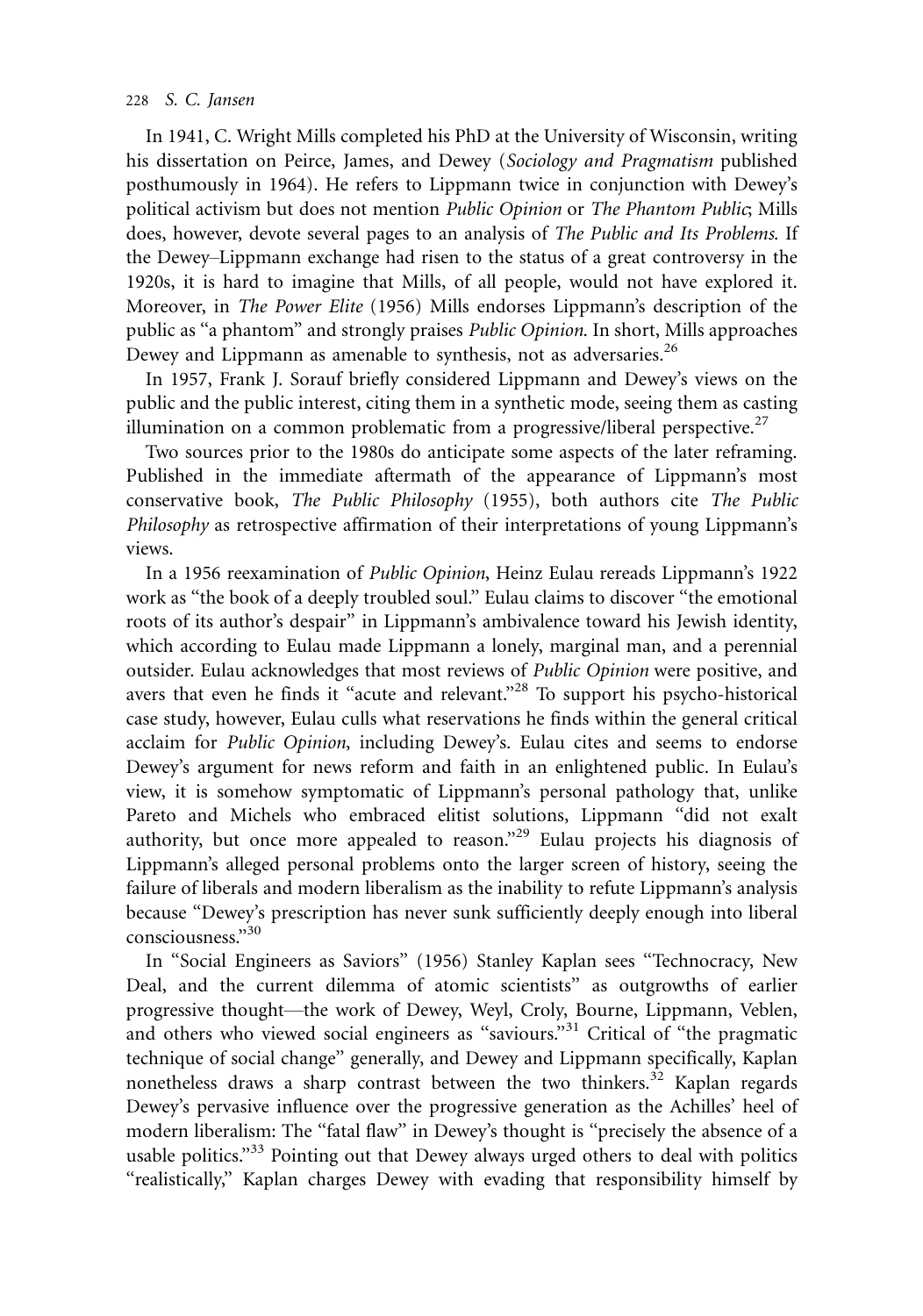refusing to be pinned down. This evasion allowed Dewey to remain the lifelong champion of an inclusive democratic public. In contrast, Lippmann quest for realistic political solutions to the problems of modern democracy made him ''the Hamilton of post-war normalcy"-a normalcy that Kaplan considers elitist and authoritarian.<sup>34</sup>

Eulau and Kaplan's analyses are, however, atypical. With the exception of Edward Purcell's fine examination of the influence of pragmatism and scientific naturalism on twentieth century American thought in The Crisis of Democratic Theory (1973), the major histories of progressivism written before 1980 follow a template similar to those of sociology and political science by making no mention of the exchange. Morton White's Social Thought in America: the Revolt Against Formalism (1949, 1957) extensively chronicles Dewey's thought but gives no account of the Dewey-Lippmann exchange of the l920s. In the revised edition, however, White calls attention to Lippmann's 1955 The Public Philosophy because it deviates from Dewey's position; this seems to indicate that White saw the two thinkers as allied until then. Richard Hofstadter's The Age of Reform (1955) gives some consideration to both Dewey and Lippmann, but makes no reference to any controversy between them over public opinion and participatory democracy. David W. Noble's The Paradox of Progressive Thought (1958) essentially ignores both Dewey and Lippmann, making a single minor reference to each of them. Charles Forcey chronicles the activities of Lippmann and Dewey extensively in The Crossroads of Liberalism: Croly, Weyl, Lippmann, and the Progressive Era (1961) and does attribute elitist implications to Public Opinion, but he does not mention Dewey in that context. Christopher Lasch makes no mention of the Dewey-Lippmann exchange in The New Radicalism in America (1965) although both Dewey and Lippmann figure prominently in that work.<sup>35</sup> Significantly, however, in Lasch's later works, The True and Only Heaven (1991) and The Revolt of the Elites (1995), analyses of the exchange are not only present but assume fairly prominent positions.<sup>36</sup>

Purcell does, however, discover a "strong elitist strain" in Public Opinion, which he characterizes as a ''consistent mark of Lippmann's thought.'' Moreover Purcell briefly cites (one sentence) what would become the prima facie evidence for the later reframing of the exchange as a great debate, a crucial phrase in Dewey's positive review of Public Opinion: In Purcell's words, ''John Dewey ruefully acknowledged [that Lippmann's book] is 'perhaps the most effective indictment of democracy as currently conceived ever penned."37

In sum, the cumulative bibliographic evidence strongly suggests that the Dewey- Lippmann exchange transmogrified into a great debate of the twentieth-century several decades after it took place. For three of those decades, scholarly interest in pragmatism was largely dormant. By the time of Dewey's death in 1952, pragmatism had been eclipsed by analytic philosophy and the philosophy of language, which not only usurped pragmatism's place in American philosophy but was also critical of its "intellectual sloppiness."<sup>38</sup> It appears that the Dewey-Lippmann exchange was also ignored during that time.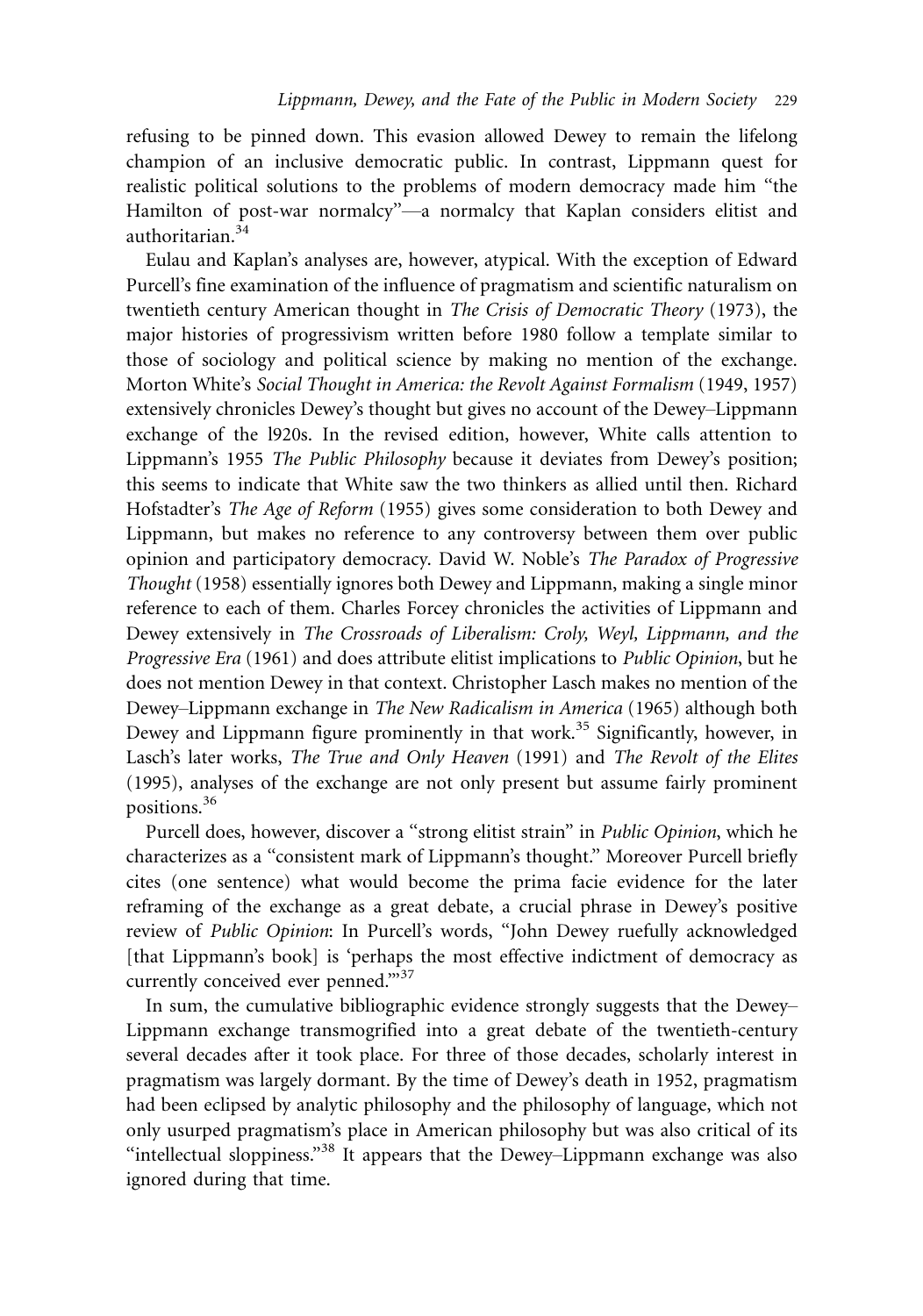#### Reframing the Exchange: The Butterfly Effect

Even though the exchange took place before the Great Depression, New Deal, World War II, the Cold War, and the Nuclear Age, Jeffrey C. Goldfarb maintains that Lippmann and Dewey ''seem to speak directly to us.'' I would add that many of us seem to feel compelled to respond to them—to declare ourselves.<sup>39</sup> Accounts of the exchange have been stated and restated, with only minor variations, so frequently and by scholars in so many different disciplines during the last two decades that the ubiquity of the narrative itself warrants inquiry. These repetitive avowals resemble secular prayers that not only declare where the narrators stand but also affirm what many of us long for in a democratic polis.

To my knowledge, there have been no systematic efforts to determine who released the genie from the bottle, who initially placed the old exchange on the agenda of contemporary scholarship and reframed it as a definitive moment in the history of twentieth century democratic discourse. With some exceptions, scholars who revisit the exchange tend to reference sources in their own disciplines. As a result, transfers across disciplines are sometimes unacknowledged, so a complete genealogy of the reframing probably cannot be established. To their credit, however, most scholars avoid lethal interpretive moves by returning to the primary sources to launch their engagement with the exchange, albeit usually with current framing devices in their backpacks.

When political scientist Terrence Ball revisited the original reviews of *Public* Opinion, for example, he was dismayed to find that political scientists generally praised the book and failed to share Ball's view of what was at stake (the public) when they embraced Lippmann's analysis. Further, Ball found no acknowledgment of The Public and Its Problems by political scientists in the 1920s.<sup>40</sup> Building on Ball's discovery, James Farr undertook a comprehensive bibliographic inventory of Dewey's influence on the field. He found that until the 1960s ''political scientists, with a few noteworthy exceptions, overlooked or barely acknowledged Dewey; and the exceptions included those who seriously misrepresented, selectively used, or roundly rejected him." $41$  Farr concluded that recent attempts by political scientists to claim Dewey as a founder of the field are wishful thinking based upon freshly minted folklore.

Reframing the Dewey-Lippmann exchange is a closely related move: Both the origins and interdisciplinary resonance of the reframing are linked to the struggles for paradigmatic pluralism within the disciplines that began in the 1960s. Footnotes, the DNA of good scholarship, reveal some patterns of influence within and across disciplines. Describing the exchange as ''a classic, a key debate between two intellectual giants,'' Goldfarb relies heavily on the original sources, but he refers readers to Robert Bellah et al., The Good Society (1991) ''for an account of the exchange as it informs an understanding of institutional problems of American society" and to Christopher Lasch's The Revolt of the Elites (1995) "for an account of the significance of the exchange in the understanding of populism.<sup>342</sup> Bellah et al. borrow their title from a 1937 book by Lippmann (The Good Society); and their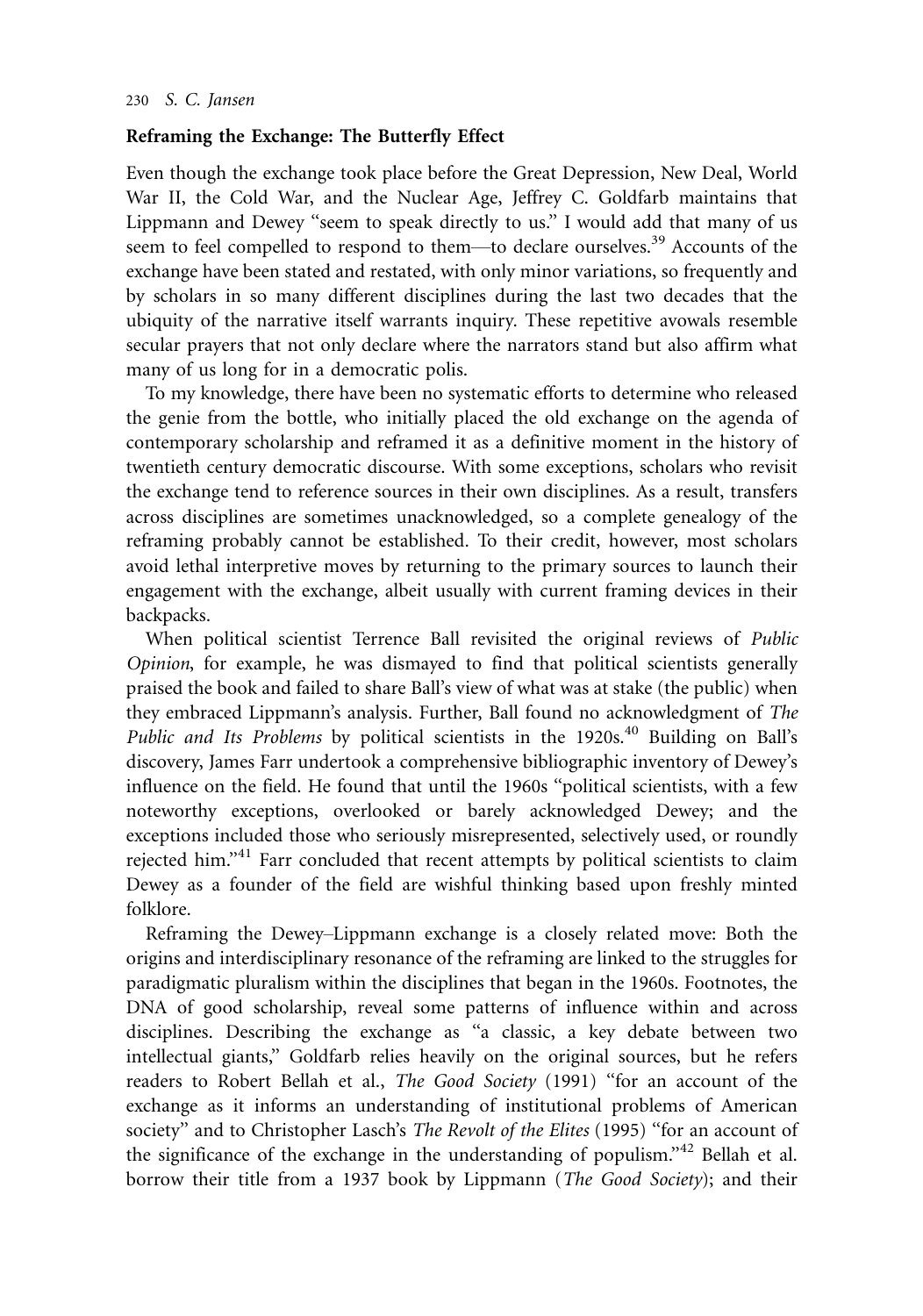volume does examine facets of both men's work, including Dewey's conception of publics. Like Mills before them, however, Bellah et al. conceive of the work of the two thinkers as amenable to synthesis rather than locked in contest.<sup>43</sup>

Lasch's reappearance in our bibliographic quest is more telling, but he arrives too late (1991) to have released the genie. He does, however, emerge as a crucial figure in disseminating the contemporary reframing of the Dewey-Lippmann exchange as a historically significant adversarial encounter. Moreover, he leads us directly to an earlier source. In both the 1991 and 1995 books, Lasch acknowledges that he relies on communication scholar James W. Carey's Communication as Culture (1989) for his reinterpretation of the Dewey-Lippmann exchange. He contends that ''Carey's gloss is quite consistent with the general direction of Dewey's philosophy.'' However, deep in an endnote in the 1991 book, Lasch adds a qualifier. ''If this is what Dewey meant'' Lasch laments, "it is too bad he did not say so, in this particular book [*The Public and* Its Problems], more clearly and emphatically.'' By 1995, however, Carey graduated from Lasch's notes and is quoted repeatedly, authoritatively, and without qualifiers in the main text of The Revolt of the Elites. By then the revised frame was firmly in place.<sup>44</sup>

The reframing actually began at least a decade earlier, but dramatically accelerated in the 1990s. Although Carey had earlier (1978 and 1980) described Dewey and Lippmann in collaborative terms, sharing a common agenda of ''preserving democracy,'' by 1982 he begin characterizing their relationship in adversarial terms, describing the exchange as a ''debate'' and a ''conflict'' in his essay ''Mass Media: The Critical View,'' which was first published in a communication yearbook with a limited, discipline specific target audience.<sup>45</sup> That essay was republished seven years later in Communication as Culture. Carey went on to revisit the Dewey-Lippmann exchange on multiple occasions, and thereby exercised considerable, possibly even decisive influence in the reframing process.<sup>46</sup>

The timing of the reframing and Carey's pivotal positioning can be more firmly established by examining biographies of Dewey and Lippmann. With one exception, biographies published before the 1990s make little if anything of the exchange. $47$  If they do take note of it, they interpret Dewey's rejoinders as affirming Lippmann's diagnosis but seeking more radical cures for the ills of modern democracy. The exception, Alfonso J. Damico's Individuality and Community (1978), does not depart substantially from this interpretation, but Damico does offer an extensive (full chapter) and nuanced treatment of the exchange, which carefully marks the differences in Dewey and Lippmann's positions.<sup>48</sup> His work appeared right at the cusp of the reframing; and it may well have influenced Carey's revision, but there is no direct evidence to support this speculative claim.<sup>49</sup>

Biographies published after 1990 invariably revisit the exchange. Robert B. Westbrook's John Dewey and American Democracy (1991), which Richard Rorty described as ''far and away the best book on [Dewey] yet,'' may have helped inaugurate the tradition.<sup>50</sup> Westbrook's book has become an essential touchstone for all subsequent Dewey scholars and for anyone seriously interested in the Dewey- Lippmann exchange. Westbrook was Lasch's colleague at the University of Rochester;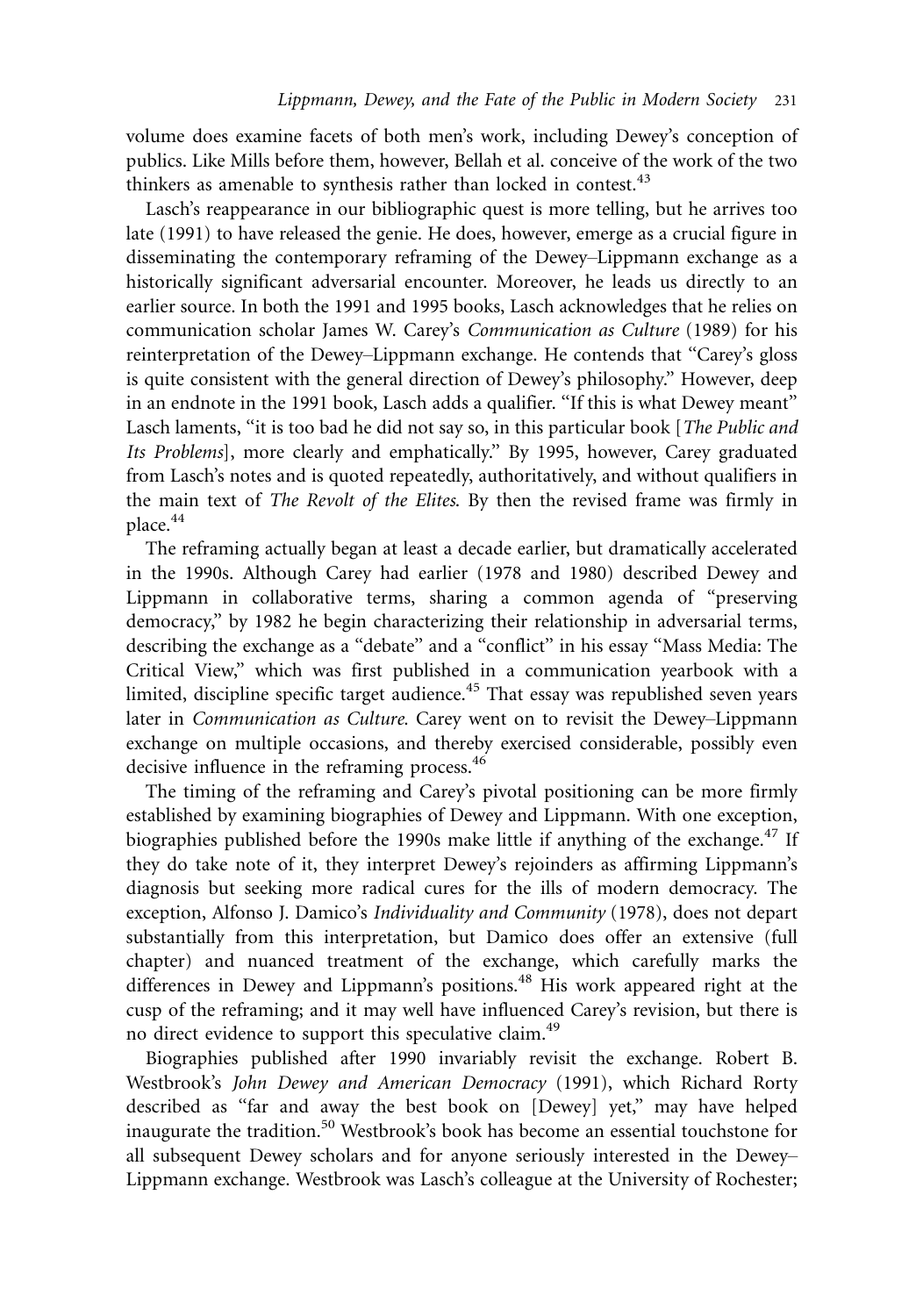and by virtue of its wide influence his book has played a significant role in instantiating the Carey-Lasch reframing of the exchange. Nevertheless, Westbrook's careful rendering of the exchange itself actually cultivates some of the seeds of skepticism about the reframing that I harvest here. Lippmann's most recent biographer, Barry D. Riccio (Walter Lippmann—Odyssey of a Liberal, 1996), also departs from the previous practice by foregrounding the exchange. By 1996, it was unavoidable: The Carey-Lasch-Westbrook bridge across time was firmly in place although Riccio rightly notes that ''Lippmann fares less well in Lasch's book than he does in Westbrook's."<sup>51</sup>

The politics of citation are also illuminating: Carey's original article was without citations. Lasch cited Carey; subsequently Lasch was widely cited without reference to Carey. Westbrook cites Lasch, but as Westbrook's influence has grown, recent interpreters of the exchange tend to cite Westbrook but not Lasch. With each of these moves, the reframing of the exchange acquires more authority but less transparency; and so the bibliographic version of the butterfly effect gains momentum.

### Glossing the Gloss

In the chapter that has had such wide resonance, ''Reconceiving 'Mass' and 'Media,''' Carey does not pretend to offer systematic historical exegesis of Dewey and Lippmann's work. He states this directly, ''I will draw out just enough to focus Dewey's conflict with Lippmann and to set the stage for the argument I wish to advance."<sup>52</sup> The argument Carey is referring to is his own Deweyan "ritual" theory of communication. Carey's stage-setting occupies only eight pages in a chapter without notes, which includes a long quote from The Public and Its Problems but no direct textual references to Lippmann's work. In subsequent publications, Carey refers back to this chapter to develop his interpretation of Dewey more fully, but he does not significantly expand his profile of Lippmann. In the reiterations Carey does, however, impute greater agency to Lippmann's analysis. In 1996, he writes, ''Lippmann, in effect, took the public out of politics and the politics out of public life. In a phrase of the moment, he depoliticized the public sphere."<sup>53</sup> The latter is, of course, a reference to Habermas' work. By 1996 Carey could consider his earlier claims verified. They had received broad interdisciplinary acceptance and assimilation—the de facto stamp of wide ranging peer review. Affirmation by Lasch, one of the foremost historians of the progressive era, would have been especially significant.

In Carey's first articulation, upon which so much depends, Dewey and Lippmann function textually as tropes or foils. In Carey's own words, they are "stage setters." He positions them at opposite points in a fateful fork in the road of early twentieth century thought. Within the economy of Carey's narrative, each carries the full weight of entire philosophical traditions, and Dewey represents the road not taken by media scholarship. Lippmann is positioned on the dark side, Cartesian, utilitarian, objectivist, atomist, positivist, instrumental reason, scientism, and pushed to the extreme limit the road to totalitarianism. $54$  Carey wisely does not push Lippmann to that extreme, but some others who paint with similarly broad brushes do. For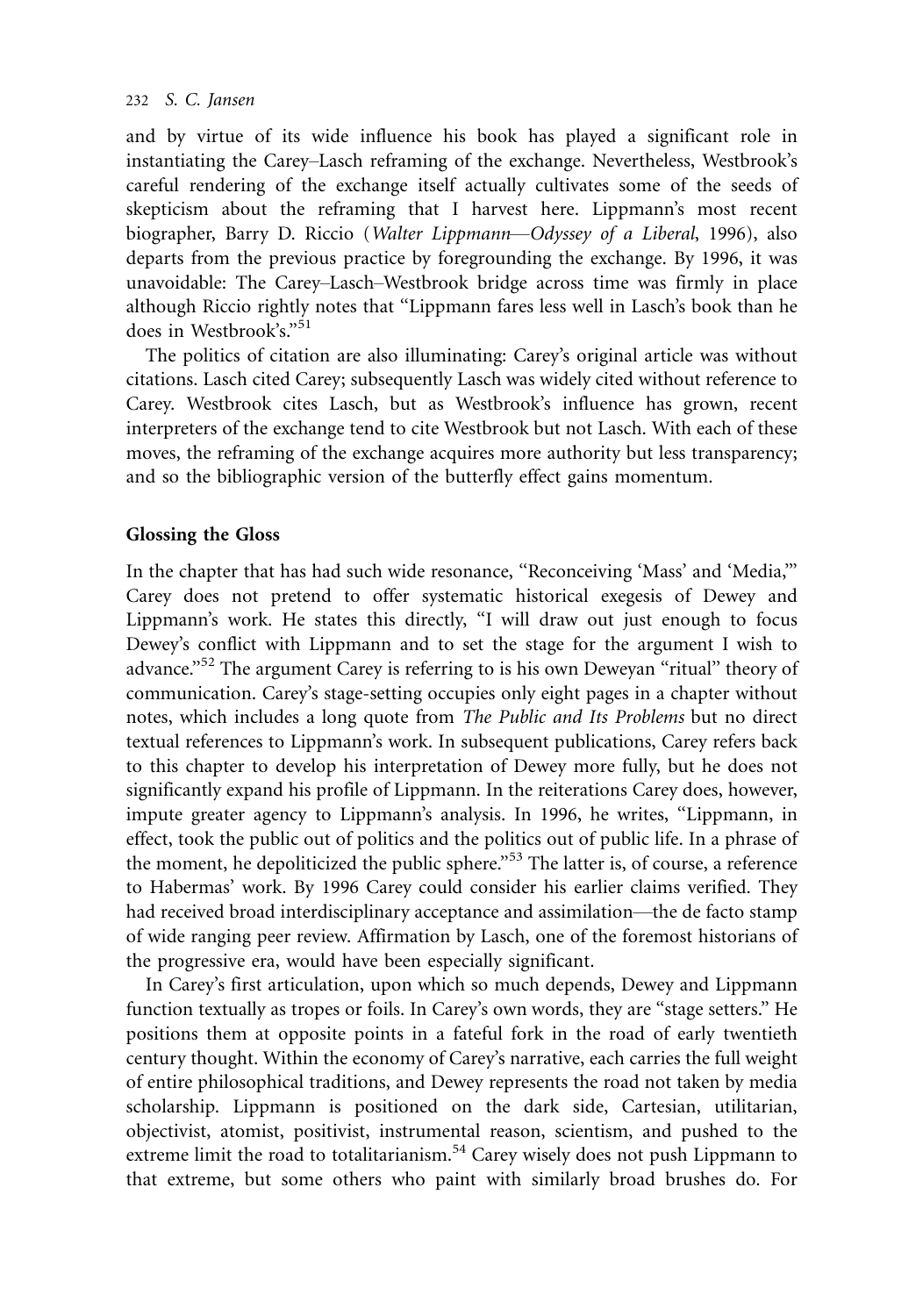example, Noam Chomsky equates Lippmann with Lenin.<sup>55</sup> When it comes down to disciplines—which was Carey's original destination—Lippmann becomes the historical precursor and philosophical standard-bearer for the tradition in media research known as the ''effects'' approach, a tradition that Carey views as less productive than the ritual approach that he embraces.<sup>56</sup> Conversely, Dewey represents pragmatism, democracy, community, and communication as a humane and humanistic/hermeneutic practice in which everyone gets to participate in making meaning.

Dewey and Lippmann did not represent different philosophical traditions. Both were pragmatists and progressives during the period in question; they were both direct heirs to William James' intellectual legacy and allies, not adversaries, in most progressive political and intellectual struggles. To be sure, they sometimes differed sharply on issues; however, they did so during the 1920s as democratic pragmatists.<sup>57</sup> They did move in different directions later. During his ''controversialist'' stage in the 1930s, when Dewey sought directly to provoke public debates with uncharacteristically fierce criticism, Lippmann was not spared; but to read later criticism back to the 1920s is a mistake.<sup>58</sup>

Biographical evidence affirms this point. The archival evidence is limited.<sup>59</sup> Both men lived in New York City during the period under consideration; and Lippmann generally favored the telephone or face-to-face interaction with his important local contacts. Dewey and Lippmann did, however, exchange a few formal but friendly letters. More telling is the fact that just a few years after the Dewey-Lippmann exchange, a national celebration was planned to honor Dewey on the occasion of his seventieth birthday in 1929. Lippmann was one of a small number of prominent public figures invited to serve on the committee organizing the event.<sup>60</sup> This would indicate that Dewey's closest associates regarded Lippmann as a Dewey admirer, not an adversary. Even two decades later, Lippmann is identified as one of a small circle of Dewey's "associates in thought" in Dewey's 1952 obituary in the New York Times also an unlikely designation for a known antagonist.<sup>61</sup>

What really matters, however, is what Dewey actually said—how he framed his own response to Lippmann's work. Scholars who use the adversarial reframing as the launch pad for a trip to the primary sources are usually surprised by what they find.

#### What Dewey Said

Dewey's reviews of Public Opinion and The Phantom Public are positive, even extravagantly positive. Moreover, Dewey's review of The Phantom Public, which is today regarded as the more anti-democratic of the two books, is even more uniformly positive than his review of Public Opinion. Indeed, it is because Dewey was so impressed with the two books that he decided to pursue the topic further in the Kenyon lectures and The Public and Its Problems. He directly announces this intention at the close of the review of The Phantom Public. What author could hope for more? America's most famous living philosopher reviews two books in succession, offers effusive praise for both and claims the author has set an important new agenda for inquiry and democratic reform, and then continues the work himself.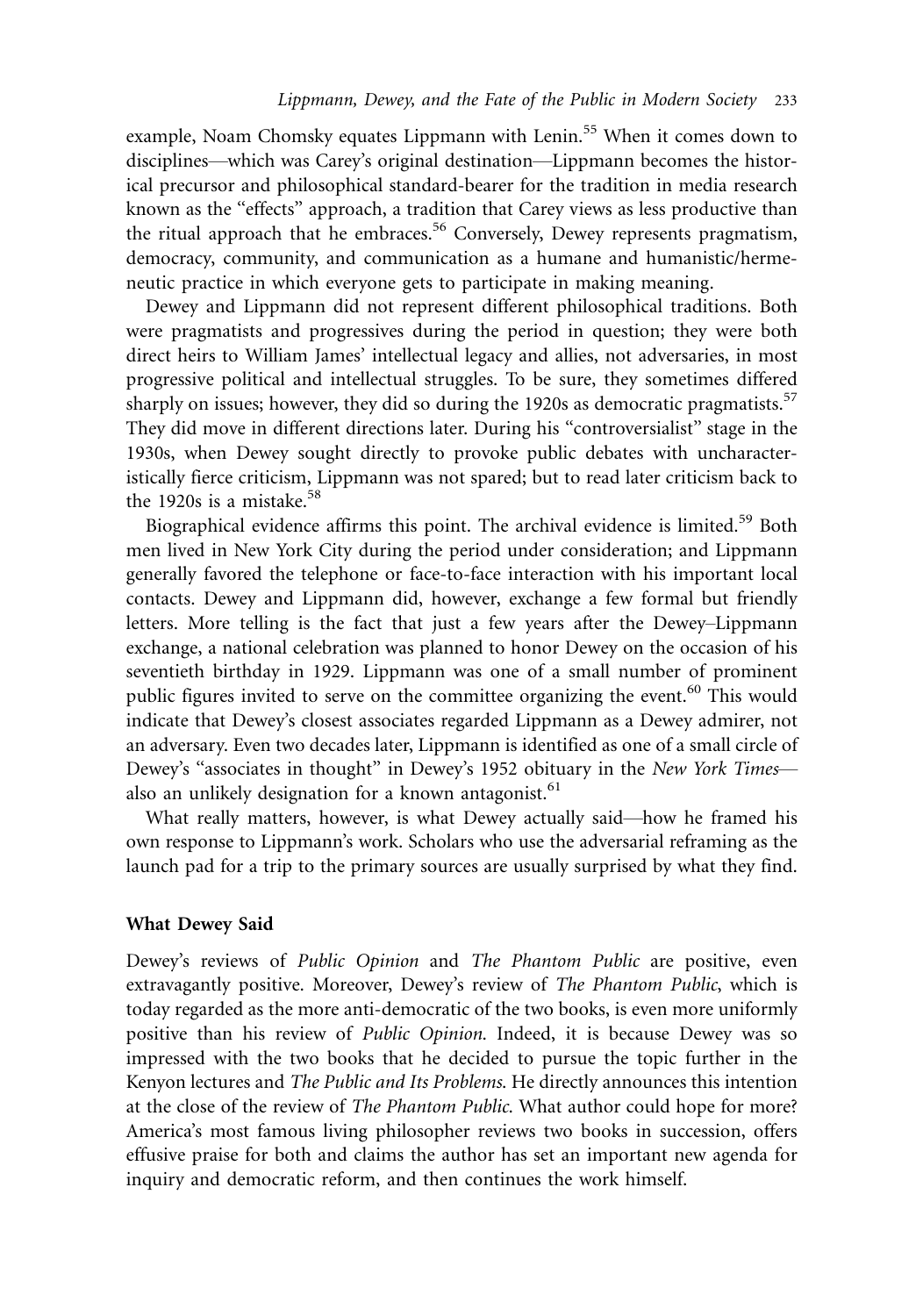The most often quoted line from Dewey's review of Public Opinion by those who frame the Dewey-Lippmann exchange as a conflict is Dewey's assertion that the book "is perhaps the most effective indictment of democracy as currently conceived ever penned."<sup>62</sup> It is, however, important to note that this line comes at the end of the first paragraph, which is filled with praise for the book's ''brilliancy,'' ''illumination'' and objectivity.

Dewey describes the first chapter, ''The World Outside and the Pictures in Our Heads," as "a more significant statement of the genuine 'problem of knowledge' than professional epistemological philosophers have managed to give."<sup>63</sup> He contends Lippmann ''paints a beautiful picture'' of the way politicians secure dramatic identification, and provides ''one of the best criticisms I have ever read of the doctrine of the economic determinism of interest.''64 Dewey finds Lippmann's analysis to be so effective that it ''shivers most of our illusions, and this particular Humpty Dumpty can never be put together again for anyone who reads these chapters with an open mind."<sup>65</sup> Dewey endorses as "inherently desirable" Lippmann's proposals to create intelligence bureaus to generate more reliable information for administration as well as his call to educate citizens so they can guard themselves against manipulation.<sup>66</sup> Dewey is, however, more optimistic about the possibilities of reforming the press than is Lippmann, the journalist and press analyst, who has direct experience with news production. Arguing that Lippmann's prescriptions are not daring enough to meet the crisis that he has diagnosed, Dewey calls for a ''more thoroughgoing education than the education of officials, administrators and directors of industry,'' but he offers no guidance for achieving this general enlightenment.<sup>67</sup>

In addition to his public praise for the book, Dewey also wrote Lippmann a cordial letter on May 4, 1922 (the day after the publication date of Dewey's review of Public Opinion). While some of the handwritten letter is illegible, Dewey says he is ''glad'' the book ''is having the sales it needs,'' indicates he appreciates Lippmann's ''reserve'' in the ''constructive part of the book,'' and concludes, ''There is no book I've read in a very long time from which I learned so much or rec'd so many suggestions."<sup>68</sup>

Dewey's review of The Phantom Public is cited less often than his review of Public Opinion in current chronicles of the Dewey-Lippmann exchange, although Dewey partisans are much more critical of Phantom. Yet, Dewey himself is even more positive describing Phantom as "if possible, even more pregnant" than Public Opinion, especially when it comes to "The Public itself."<sup>69</sup> Dewey's interpretation of Phantom differs sharply from the meanings that are imputed to it today. He sees Lippmann as restoring the public to a creative role in democracy. Moreover, Dewey even anticipates and attempts to disarm others' hostile readings: ''While one might cite passages which, if divorced from the context, would give the impression that Mr. Lippmann was permanently 'off' democracy, Mr. Lippmann's essay is in reality a statement of faith in a pruned and temperate democratic theory, and a presentation of methods by which a reasonable conception of democracy can be made to work, not absolutely, but at least better than democracy works under an exaggerated and undisciplined notion of the public and its powers."<sup>70</sup> Dewey describes *Phantom* as a ''constructive'' contribution because it tempers romantic notions of public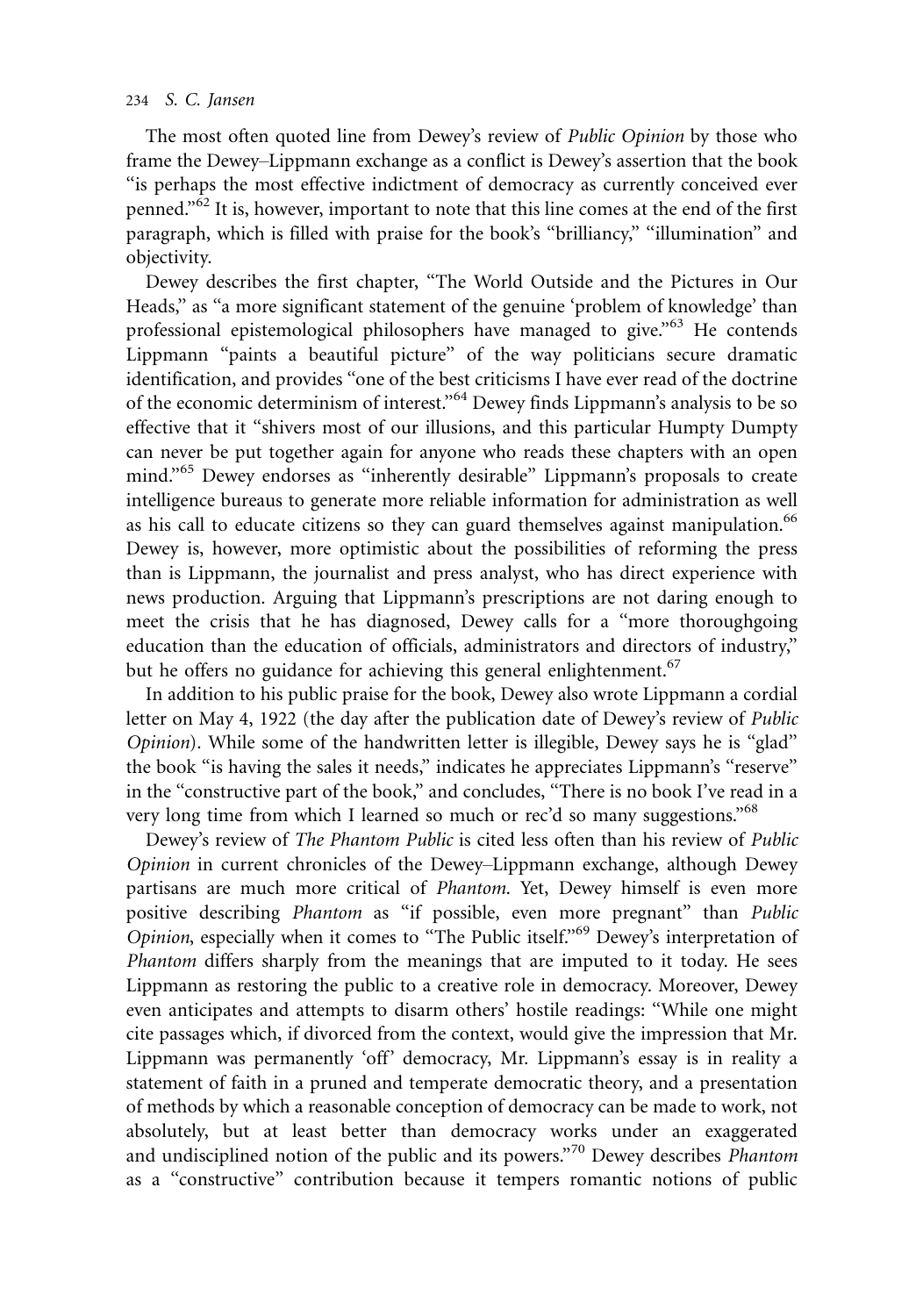participation: ''To be workable,'' Dewey contends, ''democracy demands allayed passions and clarified understanding."<sup>71</sup> He also defends Lippmann against charges of elitism by describing the journalist's concept of ''insiders'' as a realistic recognition of how things actually work "whether or not we like it."<sup>72</sup> Further, Dewey attributes what can be read as anti-populism in *Phantom* as Lippmann's reaction to populism's influence in two major controversies of the day—prohibition and the campaign of Christian fundamentalists to outlaw teaching evolutionary theory in public schools (the Scopes' Trial).<sup>73</sup> The review is positive throughout. As James Gouinlock notes, in the introduction to the volume of Dewey's collected papers that contains the review, ''Dewey appears to have no quarrel with Lippmann but regards The Phantom Public as a beginning to the rethinking of democracy.<sup> $374$ </sup> Even the title of Dewey's review, ''Practical Democracy'' conveys Dewey's view of Phantom as a plea for democratic reform; and his concluding comment seems to express interest in collaborating in the reform.

The Public and Its Problems is Dewey's attempt to do just that. Space prohibits full analysis of the book: For thorough and rigorous analyses, readers are referred to Damico, Riccio, and Westbrook. My account is limited to aspects of the work directly relevant to the exchange. Dewey openly acknowledges his debts to Lippmann. Affirming, with Lippmann that ''the Public seems to be lost; it is certainly bewildered,'' Dewey cites Phantom in a footnote and adds, ''to this as well as to his Public Opinion, I wish to acknowledge my indebtedness, not only as to this particular point, but for ideas involved in my entire discussion even when it reaches conclusions diverging from his."<sup>75</sup> Throughout most of the book, Dewey affirms, amplifies, and develops Lippmann's diagnosis. The most significant addition is Dewey's hope that the Great Society can evolve into a ''Great Community.''

Dewey considers Lippmann's focus on institutional politics too narrow, and argues that democracy must pervade all institutions and relationships. Dewey is surely right that human emancipation cannot be realized in the political sphere if it is not nourished by the wider culture; elsewhere Lippmann makes similar claims.<sup>76</sup> In developing this broader line of reasoning (promising though it may be), Dewey shifts the terms of engagement and leaves aside Lippmann's more limited and grounded concern. In effect, Dewey affirms Lippmann's realist diagnosis, but then turns to the more speculative philosophical question: How might the modern social order be reformed so that democratic publics would be possible? This shift may contribute to reading Dewey's effort as adversarial rather than as amplifying.

For Dewey, face-to-face deliberation—talking, listening, and collective deliberation—is democracy. How this kind of deliberation can be built into political institutions and have meaningful impact on political decision making in the Great Community is never specified. The nearest Dewey comes is to identifying specific institutional criteria for the formation of the Great Community is to claim: (1) citizens must have ''the intelligence [knowledge] needed, under the operation of self-interest, to engage in political affairs'' and (2) there must be a combination of broad suffrage, frequent elections, and majority rule, and that these processes must function in ways that can ensure that elected officials will be responsive to the desires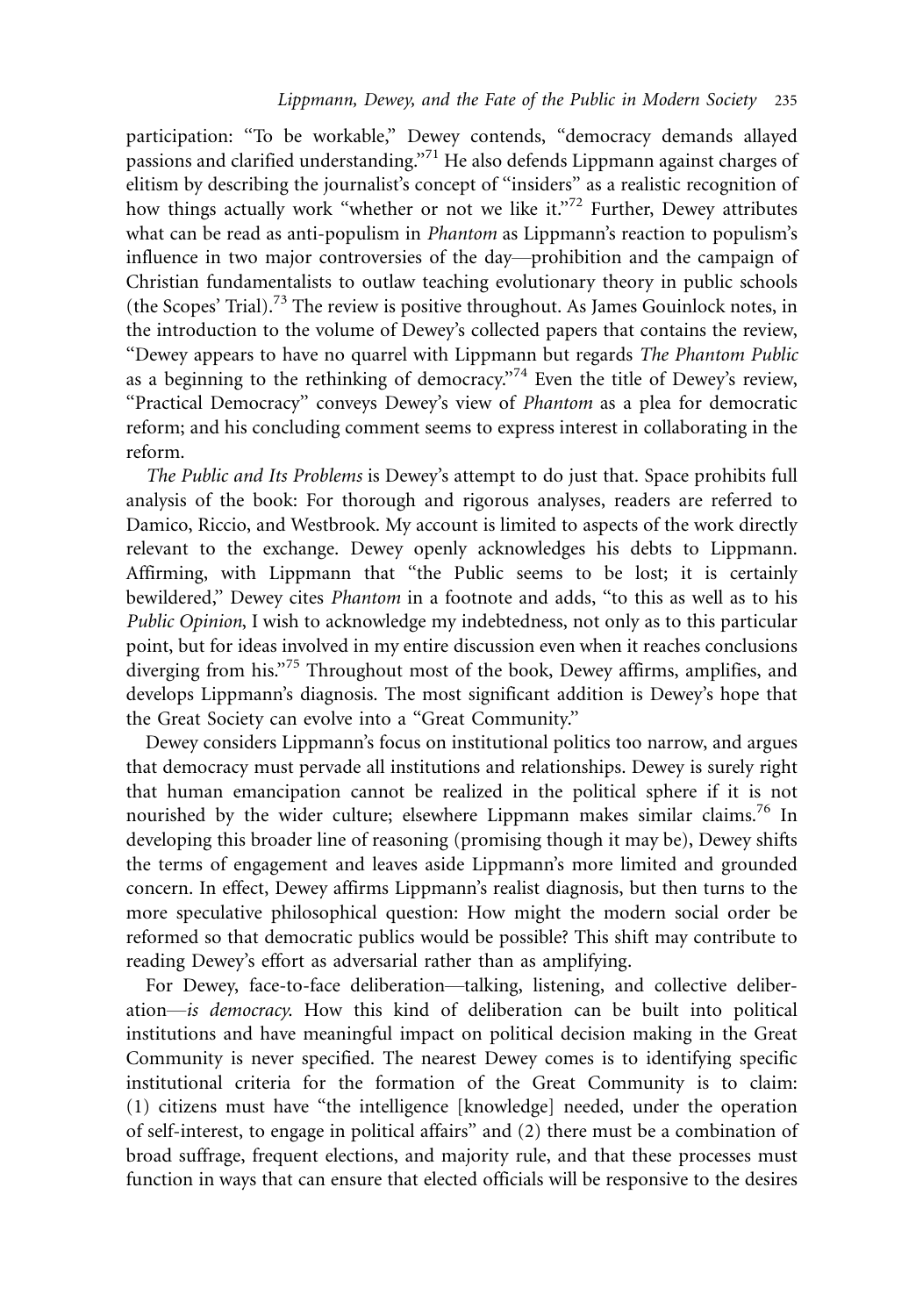and interests of the public.<sup>77</sup> In Dewey's Great Community, experts will still stock the data banks with reliable information; however, citizens (along with Lippmann's administrators, businessmen, and journalists) will be equipped by a new form of inquiry-based education to access these data banks and talk about what they find in them when it is in their self-interest to do so.

Dewey accepts Lippmann's view that public opinion is currently part of the commodity system and therefore amenable to manipulation; his solutions diverge from Lippmann's in ways that reflect his own evolving theories of knowledge and educational reform. Dewey would reform education to produce autonomous critical thinkers capable of identifying and intelligently pursuing their own interests. He would reform the press by permitting reporters "to work freely."<sup>78</sup> Because ''presentation is fundamentally important, and presentation is a question of art,'' Dewey maintains that reporters must be artists, even ''sensationalists,'' in some as yet unrecognized good sense of the term, who ''break through the crust of conventionalized and routine consciousness'' and reach an audience at the deeper levels of their being as the great novelists do.<sup>79</sup> Conversely, Lippmann regards sensationalism, as it was actually practiced by journalists, as the heart of the problem. Indeed, Lippmann even claims that dry and boring presentation of the news might be therapeutic to a body politic satiated by a steady diet of lurid crime stories and political scandals.<sup>80</sup>

Who would not prefer Dewey's hopeful offerings of communication, community, and communion to Lippmann's austere menu of method, asceticism, and skeptical realism? Lippmann functioned as a sociologist analyzing existing evidence and describing what is. Dewey was at one with his philosophy-an artist and ethicist envisioning *what could be* in the interest of moving us closer to a better world. To be sure, real differences separate Dewey and Lippmann, but they are degrees of difference between two men standing under a shared philosophical umbrella.

# Conclusion

What Dewey actually said about Lippmann's position directly contradicts many of the claims made by contemporary adversarial framings of the exchange. He unambiguously affirmed Lippmann's diagnosis, anticipated and even tried to counter charges that Lippmann's position is elitist and anti-democratic. Dewey may have erred on this last point depending on how "elitism" is defined, but so do those who so readily dismiss Lippmann as anti-democratic. William Graebner may come closest to getting it right when he claims that elitist readings of Lippmann are incomplete: ''To define Public Opinion as an antidemocratic book is to fail to understand how committed Lippmann was to a system of social engineering based on the forms and processes of democracy."<sup>81</sup> Lippmann saw institutional reform, grounded in democratic rules and transparent procedures, as democracy's best defense.

Lippmann was not alone in his youthful embrace of social engineering; most progressives, including Dewey, shared this enthusiasm to a greater of lesser degree. It is important to remember that professionalism, efficiency, and detached inquiry had very different connotations a century ago; they were understood as positive correctives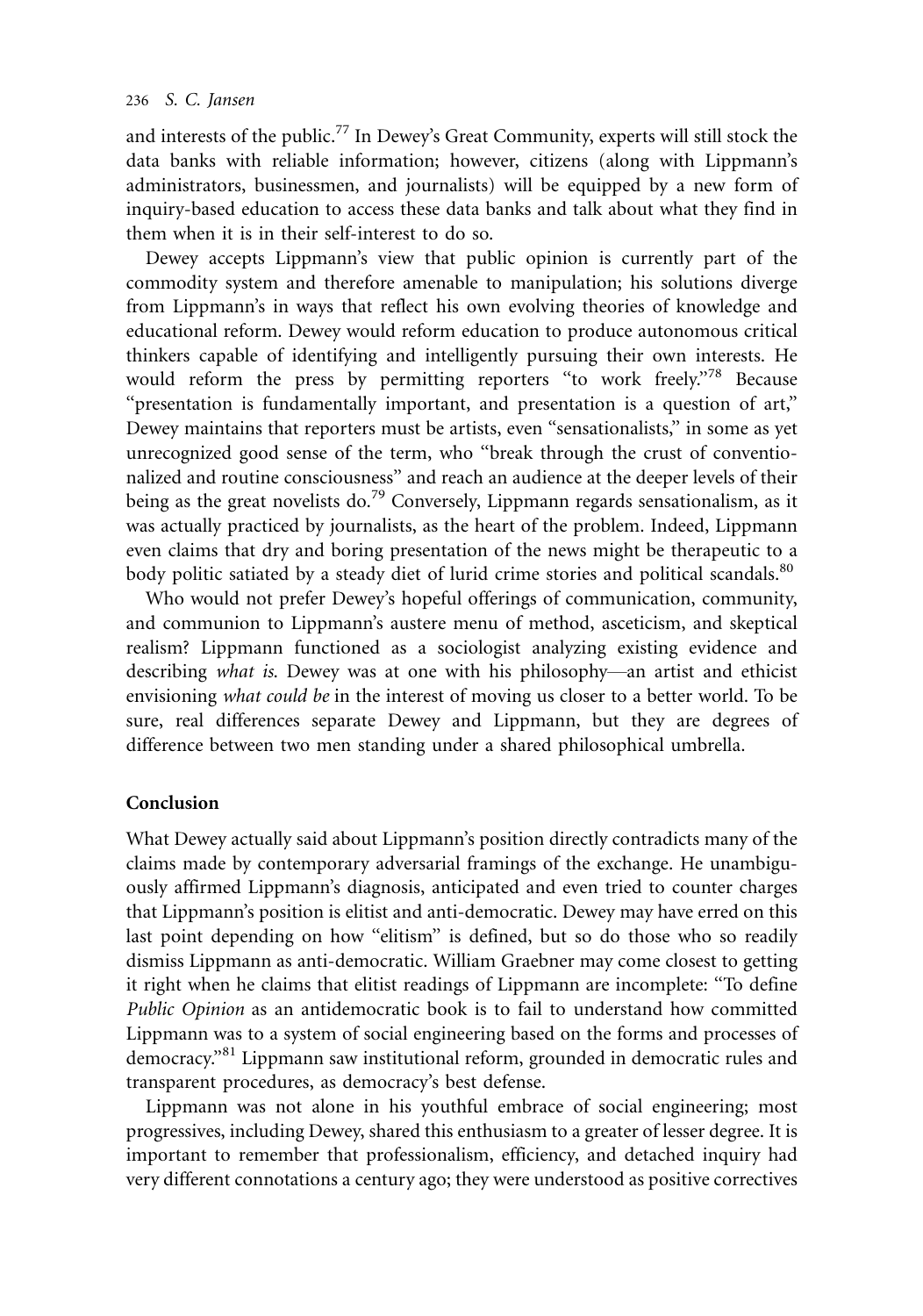to waste, ineptitude, paternalism, patronage, nepotism, political corruption, and corporate greed. $82$  Progressives believed that the Great Society posed complex problems that required specialized knowledge and methodologies, and that the scientific method produced the most reliable form of knowledge. Yet, they also believed in social justice and forms of meritocracy, which would democratize access to educational opportunities. The ''elitism'' of the progressives was based upon talent and initiative, but they balanced it with commitments to strong state protections for the underprivileged and support for industrial democracy. The elitism that recent advocates of the bipolar framing of the Dewey-Lippmann exchange so readily attribute to Lippmann can, in my judgment, be more accurately described as sociological or ethical realism: Lippmann's position resembles and, in some respects, resonates rather closely with the views of the early-twentieth-century German sociologist Max Weber.<sup>83</sup>

The issue of elitism does, however, require further contextualizing. The concept of democracy deployed in the Dewey-Lippmann exchange is far more radical and inclusive than the political theories that informed the views of the founders. It is also significantly more egalitarian than the actual practices of democracy in the US today. The public of Lippmann's Public Opinion includes 'everyman' (and woman) of all races and stations in life. The role that he ascribes to public opinion and then declares unworkable—direct democracy—is an artifact of late nineteenth and early twentieth century socialist, populist, and progressive hopes, not a lineal rendering of the US Constitution's recipe for representative democracy. Similarly, Lippmann's heuristic of the omnicompetent citizen is a projection of what functional governance by public opinion would require of citizens. In short, he erected a model of radical democracy and interrogated its limits. Dewey acknowledged those limits but hoped to find ways to transcend them. Lippmann focused on the challenges the Great Society posed to the ideal of full participatory democracy, while Dewey imagined a better future—the creation of a Great Community in which a new kind of dialogic communication would produce an enlightened democratic public capable of self-governance. Habermas' vision of a dialogic democracy revisits the problem of the public, and in significant respects reproduces Dewey's impasse.

Nevertheless there are good reasons why friends of democracy are currently rallying at Camp Dewey. Pragmatism has much to offer and Dewey was its best known proponent. Pragmatism is open, tolerant, and experimental: Its conceptions of fact and truth are fluid and contingent without succumbing to the radical relativism that characterizes most branches of postmodernism.

By forcing us to take sides, the binary framing of the Dewey-Lippmann exchange does a disservice to both men. Understanding Dewey's response as an amplification of Lippmann's diagnosis and an unsuccessful search for a way out of the crises of democracy confronts us with more intractable challenges. As even Lippmann's most ardent critics concede, no one has successfully refuted his analysis of the problem of the public.<sup>84</sup> Denouncing and dismissing him evades the issues that both Lippmann and Dewey struggled with throughout their lives-how to preserve and expand the forms of democracy that are possible in complex, heterogeneous, technologically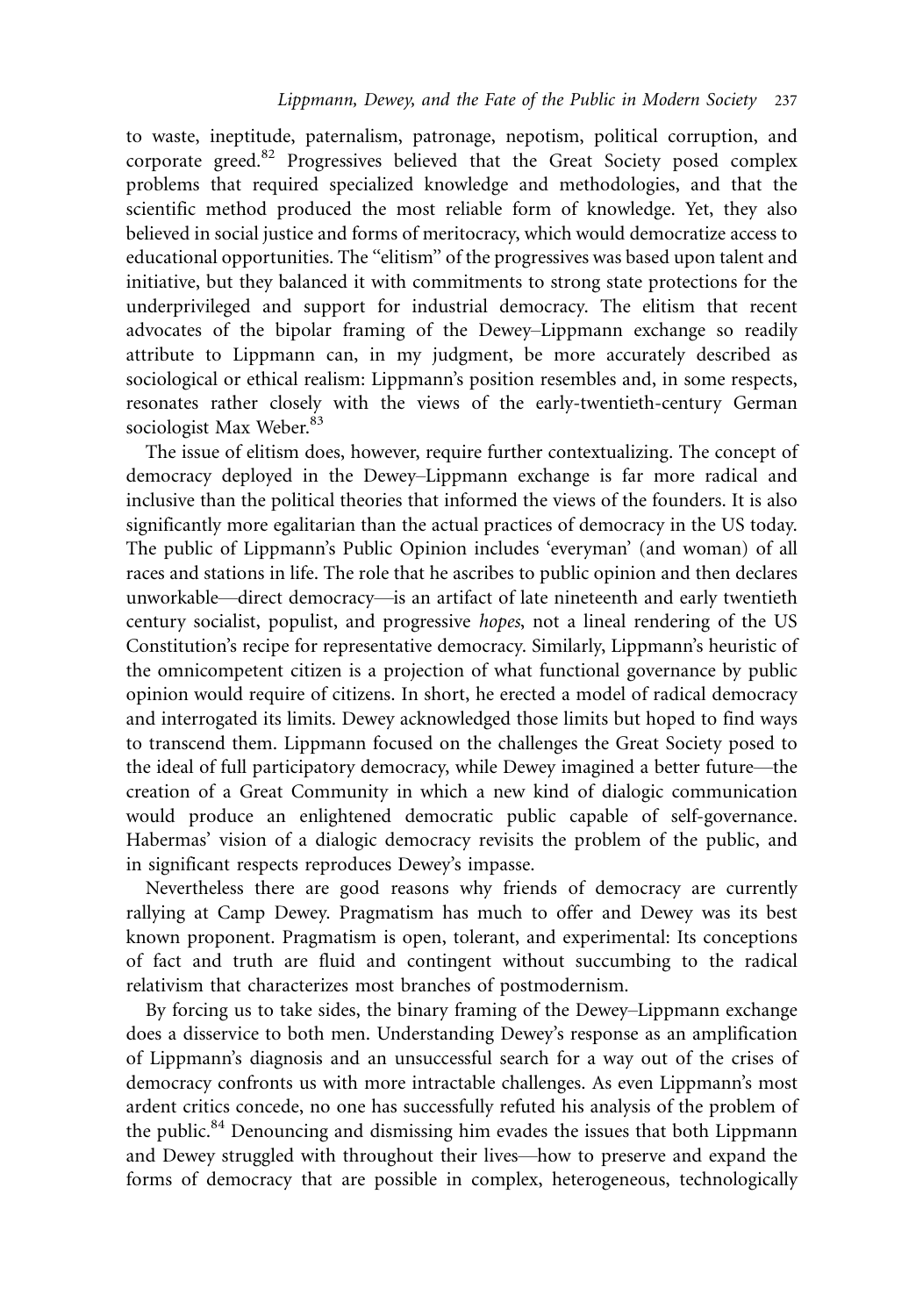advanced societies. Neither Lippmann nor Dewey found fully satisfactory answers. They did, however, contribute substantially to our understanding of some of the contradictions of modern American democracy and to illuminating the formidable challenges facing social movements committed to advancing strong democracy.

Both Dewey and Lippmann are still worth reading, but not because their classic contributions to American social thought can solve our problems. That is not history's charge. Yet, history still matters. Read critically, history can sometimes help us avoid reproducing our intellectual ancestors' errors; it can also amplify our analytic powers by conserving energy that would otherwise be depleted by reinventing the metaphoric wheel. Too often, I think, enthusiasts rallying at Camp Dewey have spun that wheel with wishful thinking, nostalgically celebrating Dewey's mystic vision of the Great Community rather than mobilizing their considerable intellectual gifts to confront the daunting challenges that currently confront us both as scholars and citizens—diminished democracy secured by globalization, neo-liberal market fundamentalism, American hegemony, neo-imperial warfare, and the multiple forms of violent resistances these forces ignite.

Although it may be ''just academic,'' a sense of history also matters even to fields of study primarily focused on the present and future. Without it, they cannot appreciate or draw upon the accumulated wisdom of their intellectual ancestors or construct credible theories. As we have seen, even some of our best scholars can be lead astray by eloquent figures of speech when they fail to securely ground their claims in historical research.

As self-selected heirs to the traditions of critical/cultural studies, we incur special obligations to embrace and emulate the strong historical sensibilities that distinguish the work of our intellectual ancestors—Marx, Weber, Adorno, Benjamin, Arendt, Thompson, Williams, Marcuse, Schiller, Habermas, Hall, and many others. I include James W. Carey among these ancestors, despite my critique of the interpretive mischief generated by his much too pregnant trope. With the possible exception of Hanno Hardt, Carey did as much as any contemporary media scholar to foreground the importance of historical inquiry within the field. Those efforts are finally beginning to gain traction with the recent emergence in media studies of a "new," archival based historiography.85

Self-critique—reflexivity—is a principal obligation of critical media scholarship. It is therefore incumbent upon us to take the lead in exposing the interpretive mischief of this misleading trope as well as countering the continued circulation of the legend it cultivates. If we fail to dismantle this ''great set piece in American political thought,'' the ''new history'' of American media and cultural studies will only reproduce the disciplinary folklore that it seeks to replace.

#### Notes

- [1] John Dewey, Essays in Experimental Logic (Chicago: University of Chicago Press, 1916), 330.
- [2] Dewey's review of Public Opinion was published in The New Republic 30 (May 3, 1922): 286– 88. It is also available in John Dewey: The Middle Works 13: 1921-1922, ed. Jo Ann Boydston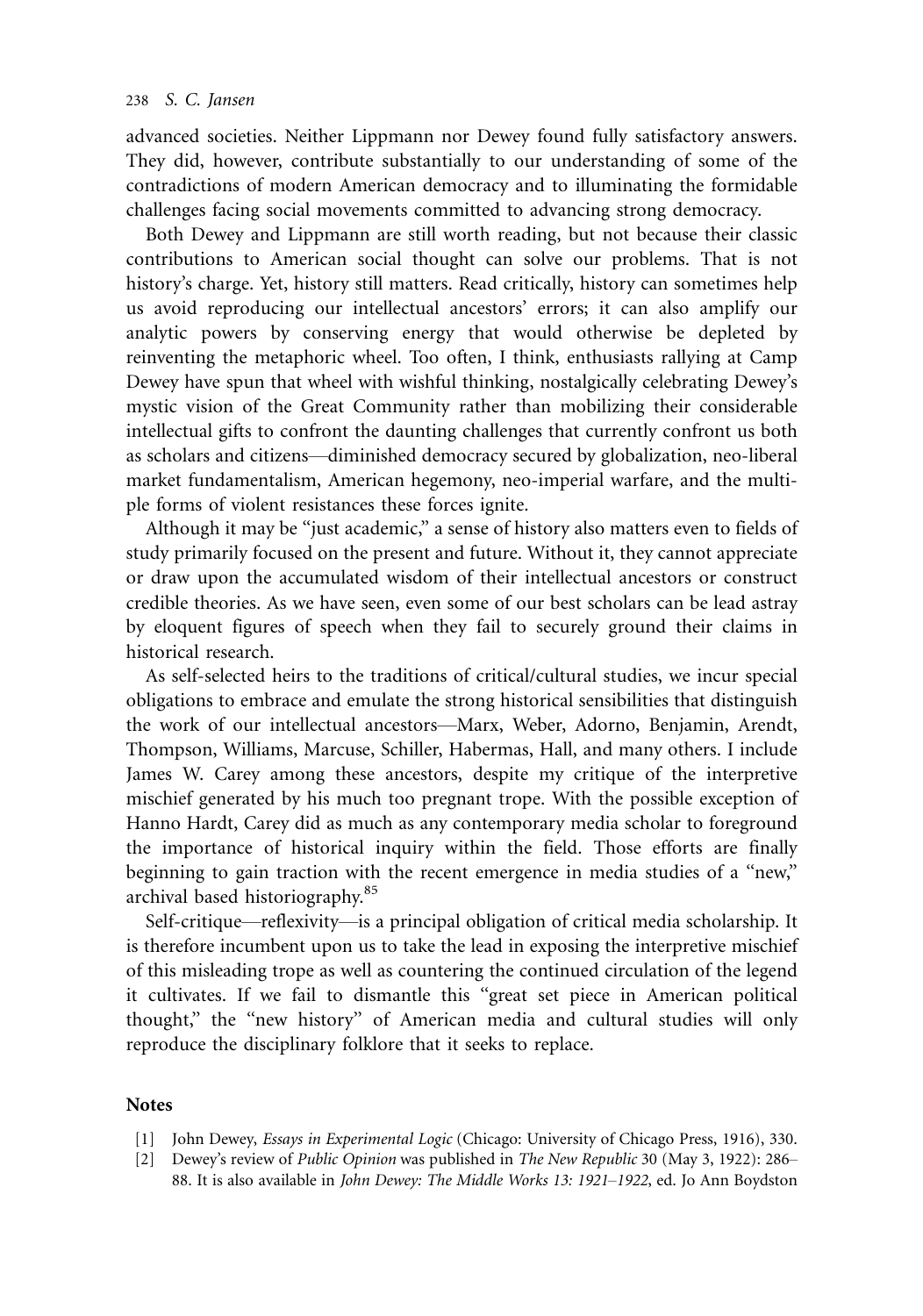(Carbondale: Southern Illinois University Press, 1983), 337-44. Dewey's review of The Phantom Public was published in the New Republic 45 (December 2, 1925): 52–54. It is available in John Dewey: The Later Works 2: 1925-1927 ed. Jo Ann Boydston (Carbondale: Southern Illinois University Press, 1984), 213-20.

- [3] The following selective bibliography includes works that revisit the exchange which are not cited elsewhere in these notes. Eric Alterman, Who Speaks for America? Why Democracy Matters in Foreign Policy (Ithaca: Cornell University Press, 1998); and Sound and Fury: The Making of the Punditocracy (Ithaca: Cornell University Press, 1999). Robert Asen, "A Discourse Theory of Democracy," Quarterly Journal of Speech 90, 2 (2004): 189-211. Thomas Bender, ''The Thinning of American Culture,'' in Public Discourse in America, ed. Stephen P. Steinberg and Judith Rodin (Lanham, MD: University Press of America, 2003), 27-34. Dell P. Chamlin and Janet T. Knoedler, ''The Media, the News, and Democracy: Revisiting the Dewey-Lippmann Debate," Journal of Economic Issues 40, 1 (2006): 135-52. John Patrick Diggins, The Promise of Pragmatism (Chicago: University of Chicago Press, 1991). Peter Levine, The New Progressive Era: Toward a Fair and Deliberative Democracy (Lanham, MD: Rowman and Littlefield, 2000). Noortje Marres, ''Issues Spark a Public into Being: A Key but Forgotten Point in the Lippmann-Dewey Debate," in Making Things Public ed. Bruno Latour and Peter Weibel (Cambridge, MA: MIT Press, 2005), 208-17. David K. Perry, Theory and Research in Mass Communication (Mahwah, NJ: Lawrence Erlbaum, 2002). John Durham Peters, ''Democracy and American Mass Communication Research: Dewey, Lippmann, Lazarsfeld," Communication 11 (1989): 199-220; "Satan and Savior: Mass Communication in Progressive Thought,'' Critical Studies in Mass Communication 6 (1989): 247–63. Jay Rosen, What are Journalists For? (New Haven, CT: Yale University Press, 1999). Gretchen Soderlund, ''Rethinking a Curricular Icon: The Institutional and Ideological Foundations of Walter Lippmann," The Communication Review 8, 3 (2005): 307–27. Slavko Splichal, Public Opinion: Developments and Controversies in the Twentieth Century (Lanham, MD: Rowman and Littlefield, 1999). Mark Whipple, ''The Dewey-Lippmann Debate Today,'' Sociological Theory 23, 2 (2005): 156-78.
- [4] Michael Schudson, "The Public Journalism Movement and Its Problems" in The Politics of News, ed. Doris Graeber, Pippa Norris, and Denis McQuail (Washington, DC: Congressional Quarterly Press, 1998), 132–49 and "The 'Lippmann-Dewey Debate' and the Invention of Walter Lippmann as an Anti-Democrat 1985-1996,'' forthcoming. Peter Simonson, ''Pragmatism and Communication,'' in American Pragmatism and Communication Research, ed. David K. Perry (Mahwah, New Jersey: Lawrence Erlbaum Associates, 2001), 13-14. Peters (cited above) can also be counted among the dissidents as he subsequently revised his position on the exchange in ''Why Dewey Wasn't So Right and Lippmann Wasn't So Wrong,'' paper presented at the annual meeting of the International Communication Association, Montreal, May 1997, and in Speaking into the Air: A History of the Idea of Communication (Chicago: University of Chicago Press, 1999).
- [5] Eric A. MacGilvray, ''Experience as Experiment: Some Consequences of Pragmatism for Democratic Theory," American Journal of Political Science 43, 2 (1999): 3.
- [6] Contra the contention of Rich Swift, The No-Nonsense Guide to Democracy (London: Verso, 2002), 93.
- [7] Lippmann's descriptive phrase is widely quoted without reference to its context—first used in Liberty and the News (1920) and repeated in Public Opinion. When it is read in context, there is no doubt that Lippmann intends it as a critique of propaganda, publicity, public relations, and of newspaper owners and publishers who use the press to promote their own political or moral views. Yet some Lippmann critics, including Chomsky, invert the meaning charging Lippmann with advocating the ''manufacture of consent.'' Dewey understood Lippmann's intent and used the phrase, ''manufacture of public opinion'' as Lippmann intended. Dewey, "A Critique of American Civilization," John Dewey: The Later Works 3: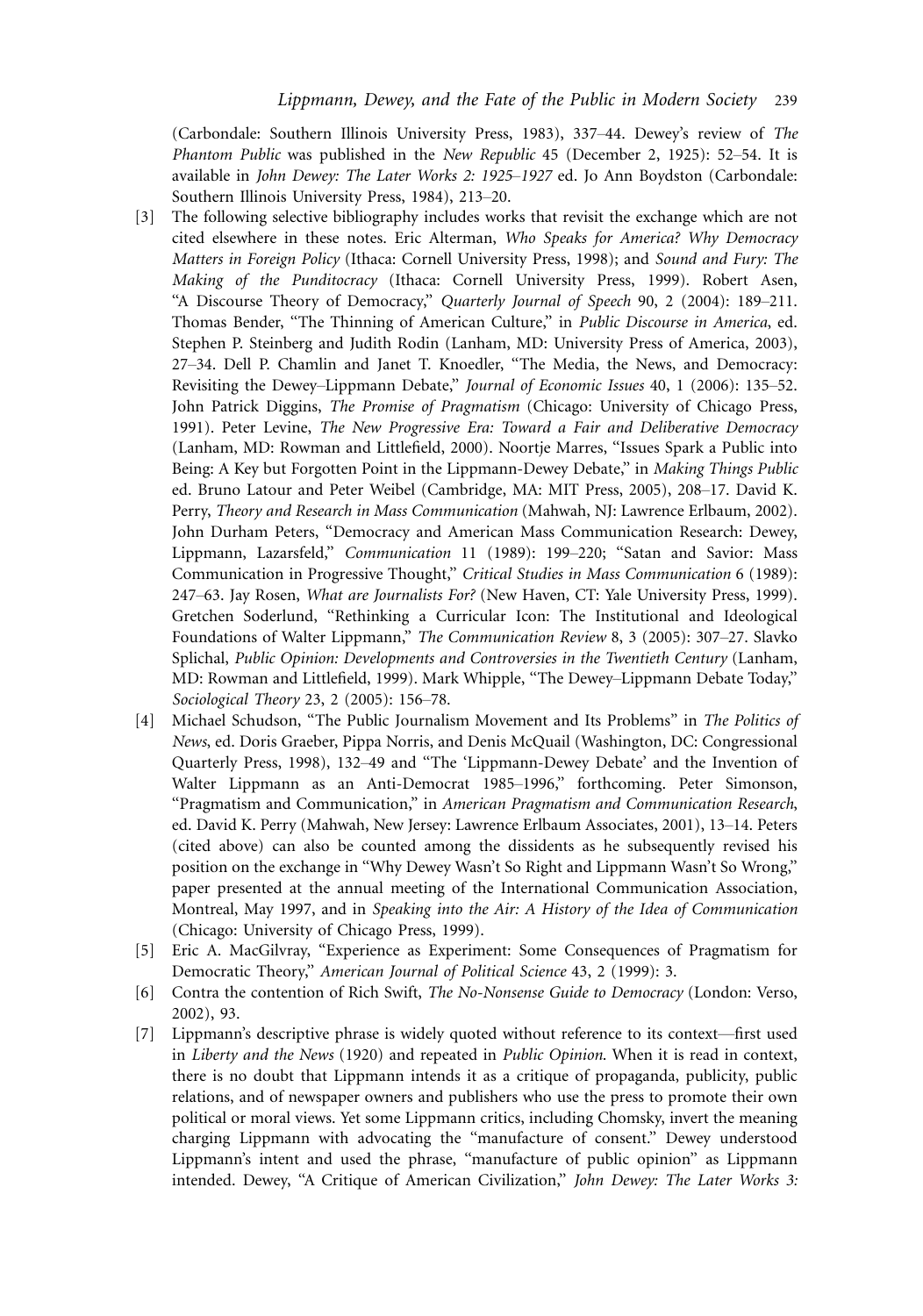1927-1928, 141. Noam Chomsky, Media Control: The Spectacular Achievements of Propaganda (New York: Seven Stories Press, 1991, 1997).

- [8] I thank an anonymous reviewer of this journal for suggesting use of the butterfly concept.
- [9] James W. Carey, ''Public Sphere,'' plenary address presented at the annual meeting of the International Communication Association, Chicago, May 1996.
- [10] The feminist critique of Habermas, to which he has been receptive, is now extensive. Some of the major sources are Nancy Fraser, Unruly Practices: Power, Discourse and Gender in Contemporary Social Theory (Cambridge: Polity Press, 1989). Johanna Meehan, ed., Feminists Read Habermas: Gendering the Subject of Discourse (New York: Routledge, 1995). Seyla Benhabib, ed., Democracy and Difference: Contesting the Boundaries of the Political (Princeton, NJ: Princeton University Press, 1996). Joan B. Landes, ed., Feminism, the Public and Private (New York: Oxford University Press, 1998). Feminists have engaged with the revival of pragmatism but, to my knowledge, have not dealt directly with the Dewey- Lippmann exchange. See Charlene Haddock Seigfried, Pragmatism and Feminism: Reweaving the Social Fabric (Chicago: University of Chicago Press, 1996). Women, with rare exceptions, are absent from the discussion of the Dewey-Lippmann exchange.
- [11] See Michael Schudson, "The Trouble with Experts-And Why Democracy Needs Them," Theory and Society 35, 5-6 (2006) and "The 'Lippmann-Dewey Debate' ..." (cited above); and Sue Curry Jansen, ''Walter Lippmann, Straw Man of Communication History,'' in The History of Media and Communication Research: Contested Memories ed. David W. Park and Jefferson Pooley (New York: Peter Lang, 2008), 71-112.
- [12] For powerful pleas for historical approaches to media and communication, see Mary S. Mander, Communications in Transition: Issues and Debates in Current Research (New York: Praeger, 1983), 12; and Hanno Hardt, Critical Communication Studies: Communication, History, and Theory in America (London: Routledge, 1992). Both maintain that it is impossible to effectively theorize communication without an historical approach.
- [13] Lippmann discusses his conception of science in Drift and Mastery (New York: Michael Kennerley, 1914).
- [14] Dewey, Review of "Public Opinion," 288.
- [15] Dewey states his desire to return to the philosophical aspects of Lippmann's argument in the final paragraph of his review of The Phantom Public; and he again affirms his ''indebtedness'' to Lippmann in The Public and its Problems, 116, n. 1.
- [16] Reviews in non-academic publications were located through Book Review Digest. Complete citations are R. M. Lovett, "A Real Public," New Republic 52 (August 24, 1927): 286-88. Harold Laski, "Problems of Democracy," The Saturday Review of Literature IV, 12 (October 15, 1927): 198-99. Henry Neumann, "Can the State Be Useful," Survey 59 (November 1, 1927): 162. R. L. Duffus, "The Public and Its Problems," New York Times (October 23, 1927): 15. Sterling L. Lamprecht, "Philosophy Put in Touch With Affairs," New York Herald Tribune Books (November 27, 1927): 4. Anon, ''The Public and its Problems,'' Boston Transcript (November 12, 1927): 8.
- [17] Although the figures are rough, as they include all entries, articles, reviews, commentaries, indexes, covers in electronic databases, etc., they nevertheless indicate significant levels of interest. The American Journal of Sociology lists 696 entries for Dewey and 109 for Lippmann. The American Sociological Review lists 499 for Dewey and 75 for Lippmann. Social Forces lists 227 for Dewey and 52 for Lippmann. Interest in Lippmann was stronger in all three journals before 1940 when his work could still be viewed as sociological; after 1940 his books and journalism focused more directly on foreign policy. Social Forces seemed especially interested in Lippmann who was the lead author of an article in an early issue, ''The South and the New Society," Social Forces 6, 1 (1927): 1-5. Despite the title, the article is essentially a brief reiteration of the argument of Public Opinion. Conversely interest in Dewey was greater after 1940 in all three journals.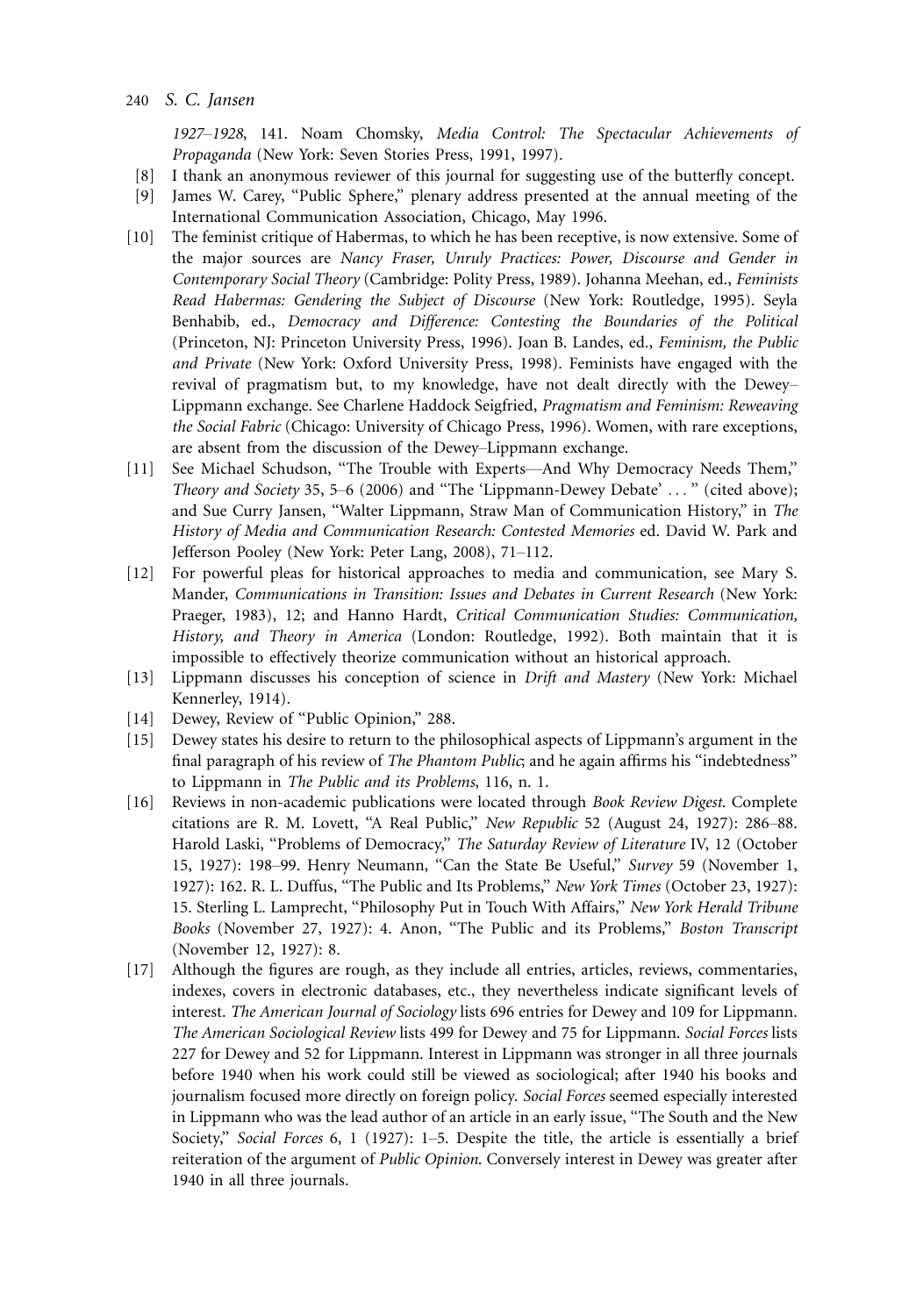- [18] The reviews by sociologists include Robert E. Park, ''Public Opinion by Walter Lippmann,'' The American Journal of Sociology 28, 2 (1922): 232-34. George A. Lundberg, ''The Phantom Public by Walter Lippmann," Social Forces 4, 3 (1926): 662–64. Harold D. Lasswell, "The Phantom Public by Walter Lippmann," The American Journal of Sociology 31, 4 (1926): 533– 35. Malcolm Willy, ''The Phantom Public by Walter Lippmann,'' Social Forces 4, 4 (1926): 854-58. L. L. Bernard, ''The Public and Its Problems,'' Social Forces 7, 1 (1928): 152-56. Robert E. Park, "The Public and Its Problems," The American Journal of Sociology 34, 6 (1929): 1192-194.
- [19] Park also wrote a glowing review of Lippmann's Liberty and the News in American Journal of Sociology 27, 1 (1921):116.
- [20] Willey, "The Phantom Public by Walter Lippmann," 855.
- [21] T. V. Smith, The Philosophical Review 38, 2 (1929): 177-80. The Public and Its Problems was also reviewed in The Journal of Philosophy 26, 12 (6 Jun 1929): 329-35, by William Ernest Hocking, who took the philosophical high road, positioning the work within the long history of Lockean democratic thought and makes no reference, direct or implied, to Lippmann or then-current arguments about publics and public opinion. For an account of Lippmann's location on the liberal–conservative continuum vis-à-vis the elitists of the 1920's and the iconoclast Mencken, see Ronald Steel, Walter Lippmann and the American Century (Boston: Little Brown, 1980); Steven Biel, Independent Intellectuals in the United States, 1910-1945 (New York: New York University Press, 1992); and most tellingly Lippmann's own analysis of the elitist/aristocratic basis of Mencken's contempt for American democratic culture in ''H. L. Mencken," in Lippmann's Public Persons (New York: Liveright, 1976), 77-81.
- [22] Virginia Rankin Sedman, ''Some Interpretations of Public Opinion,'' Social Forces 10, 3 (1932): 339-50.
- [23] Floyd Allport, Institutional Behavior: Essays Toward a Re-interpreting of Contemporary Social Organization (Chapel Hill: University of North Carolina Press, 1933). Allport indicates he consulted with Dewey in writing this chapter, which reads like a long, analytical review essay. I am indebted to an anonymous reviewer of this journal for this reference.
- [24] William Albig, Public Opinion (New York: McGraw-Hill, 1939).
- [25] Joseph R. Starr, "Political Parties and Public Opinion," Public Opinion Quarterly 3, 3 (1939): 436-48.
- [26] C. Wright Mills, Sociology and Pragmatism (New York: Oxford University Press, 1966). C. Wright Mills, The Power Elite (New York: Oxford University Press, 1959).
- [27] Frank J. Sorauf, "The Public Interest Reconsidered," The Journal of Politics 19, 4 (1957): 616-39.
- [28] Heinz Eulau, ''From Public Opinion to Public Philosophy: Walter Lippmann's Classic Reexamined,'' The American Journal of Economics and Sociology 15, 4 (1956): 448. Eulai and Kaplan (cited below) refer to Lippmann's book, The Public Philosophy (1955). Lippmann biographer Ronald Steel reports Lippmann preferred the title ''Essays in the Public Philosophy" to convey the tentative nature of his conclusions. See Steel, Walter Lippmann and the American Century.
- [29] Eulau, "From Public Opinion to Public Philosophy," 451.
- [30] Eulau, "From Public Opinion to Public Philosophy," 451.
- [31] Sidney Kaplan, "Social Engineers as Saviors: Effects of World War I on Some Liberals," Journal of the History of Ideas 17, 3 (1956): 369.
- [32] Kaplan, "Social Engineers as Saviors," 348.
- [33] Kaplan, "Social Engineers as Saviors," 348.
- [34] Kaplan, "Social Engineers as Saviors," 368.
- [35] Morton White, Social Thought in America: The Revolt Against Formalism (Boston: Beacon Press, 1961, original 1949). Richard Hofstadter, The Age of Reform: From Bryan to F. D. R. (New York: Knopf, 1955). David W. Noble, The Paradox of Progressive Thought (Minneapolis: University of Minnesota Press, 1958). Charles Forcey, The Crossroads of Liberalism: Croly,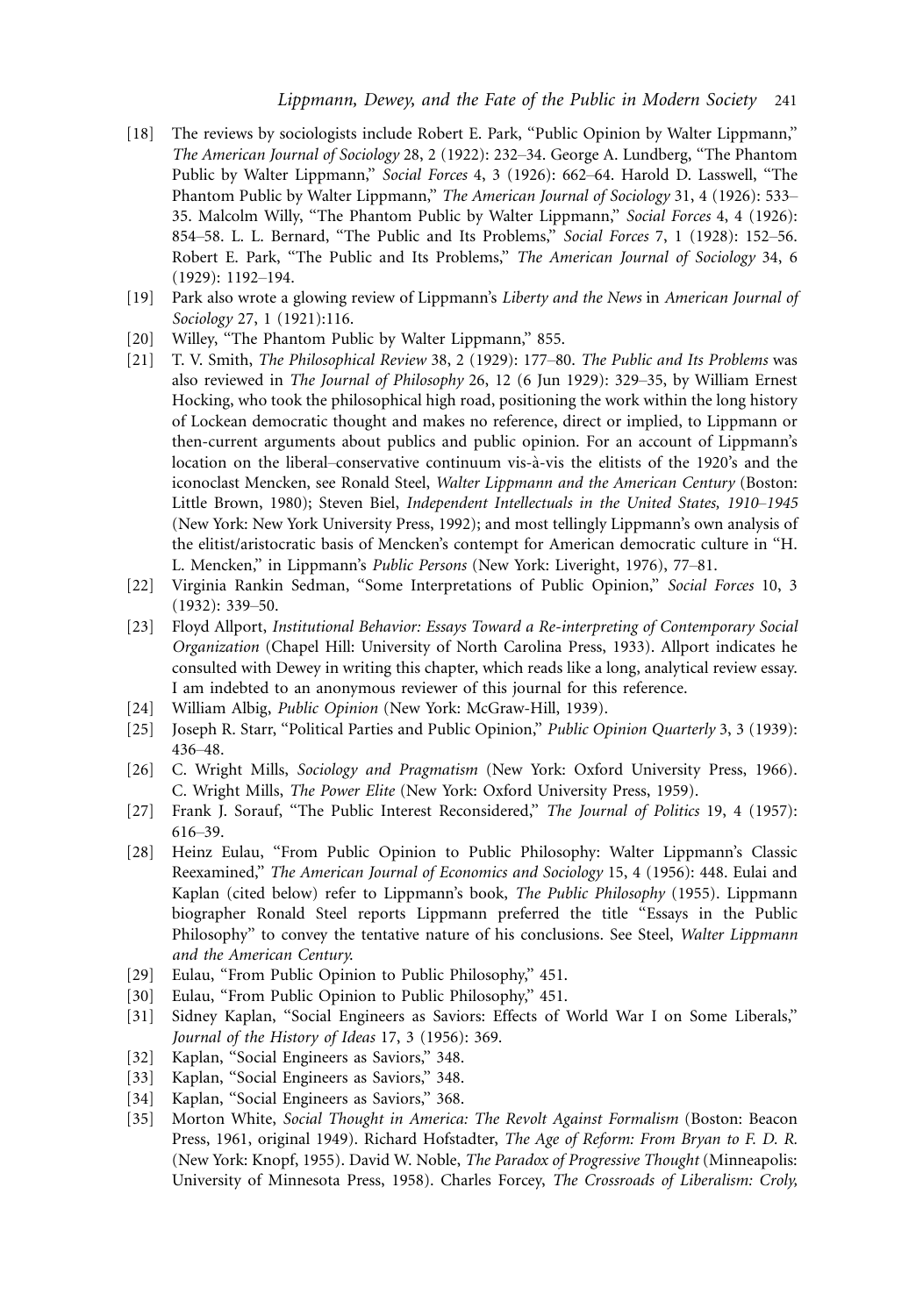Weyl, Lippmann, and the Progressive Era 1900-1925 (New York: Oxford University Press, 1961). Christopher Lasch, The New Radicalism in America: 1889-1963 (New York: W. W. Norton, 1965).

- [36] Christopher Lasch, The True and Only Heaven: Progress and Its Critics (New York: W. W. Norton, 1991). Christopher Lasch, The Revolt of the Elites and the Betrayal of Democracy (New York: W. W. Norton, 1995). The relevant chapter in the latter book had both a pre- and post- publication history, first as "The Lost Art of Argument," Gannett Center Journal (Spring 1990): 1-10, which was then republished in Gannett Center (renamed Freedom Forum) Media Studies Journal 9, 1 (1995): 81-91.
- [37] James Scott Johnson, Inquiry and Education: John Dewey and the Quest for Democracy (Albany, NY: SUNY Press, 2006): 17.
- [38] I thank Michael Schudson for calling Purcell's work to my attention. Edward A. Purcell, Jr., The Crisis of Democratic Theory: Scientific Naturalism and the Problem of Value (Lexington: University of Kentucky Press, 1973).
- [39] Jeffrey C. Goldfarb, Civility and Subversion: The Intellectual in Democratic Society (Cambridge: Cambridge University Press, 1998).
- [40] Terrence Ball, ''An Ambivalent Alliance: Political Science and American Democracy,'' in Political Science in History: Research Programs and Political Traditions ed. John S. Dryzek, Stephen T. Leonard, and James F. Farr (Cambridge University Press, 1995), 41-65.
- [41] James Farr, "John Dewey and American Political Science," American Journal of Political Science 43, 2 (1999): 522.
- [42] Goldfarb, Civility and Subversion, 226.
- [43] Robert N. Bellah et al., The Good Society (New York: Alfred A. Knopf, 1992). David Goodman also offers a brief genealogy of recent treatments of the exchange, which include: Douglas B. Craig, Fireside Politics (2000), Brett Gary, The Nervous Liberals (1999), Eric Alterman, Who Speaks for America? (1998), Eric Foner, The Story of American Freedom (1998), Kloppenberg, The Virtues of Liberalism (1998), Kevin Mattson, Creating a Democratic Public (1998), Schudson, The Good Citizen (1998), and Robert H. Wiebe Self-Rule (1995). See David Goodman, ''Democracy and Public Discussion in the Progressive and New Deal Eras: From Civic Competence to the Expression of Opinion," Studies in American Political Development 18 (Fall 2004): 81-111. These are important sources, which present historically informed interpretations of the exchange; but by the mid-1990s, the reframing of the exchange as a great debate was already firmly instantiated in discussions of the progressive era and deliberative democracy.
- [44] Lasch, The True and Only Heaven, 556, and The Revolt of the Elites, 171–73.
- [45] I am indebted to Jefferson Pooley for calling to my attention to the fact that in his early work Carey characterized the relationship between Dewey and Lippmann in terms that are largely consistent with the position I support in this paper. To my knowledge, Carey did not explain his rationale for reversing his position anywhere in his published work. Carey expressed the early view in the following publications: ''AEJ Presidential Address, A Plea for the University Tradition," Journalism Quarterly 55, 4 (1978): 846-55; "Review Essay: Social Theory and Communication Theory," *Communication Research* 5, 3 (1978): 357–68; "Comments on The Weaver-Gray Paper,'' Mass Communication Review Yearbook 1 (1980): 152-55. The reframing begins with James W. Carey, "Mass Media: The Critical View," Communication Yearbook V (Beverly Hills, CA: Sage, 1982), re-titled and reprinted as ''Reconceiving 'Mass' and 'Media,''' in Carey, Communication and Culture: Essays in Media and Society (Boston: Unwin Hyman, 1989), 69-88.
- [46] James W. Carey, "The Press and Public Discourse," The Center Magazine 20, 2 (1987): 4-32. Carey, ''Commentary: Communication and the Progressives,'' Critical Studies in Mass Communication 6 (1989): 264-82. Carey, ''The Press, Public Opinion, and Public Discourse: On the Edge of the Postmodern,'' in The Press, Public Opinion, and Public Discourse, ed. Theodore L. Glasser and Charles T. Salmon (New York: Guilford Press, 1995), 373-402,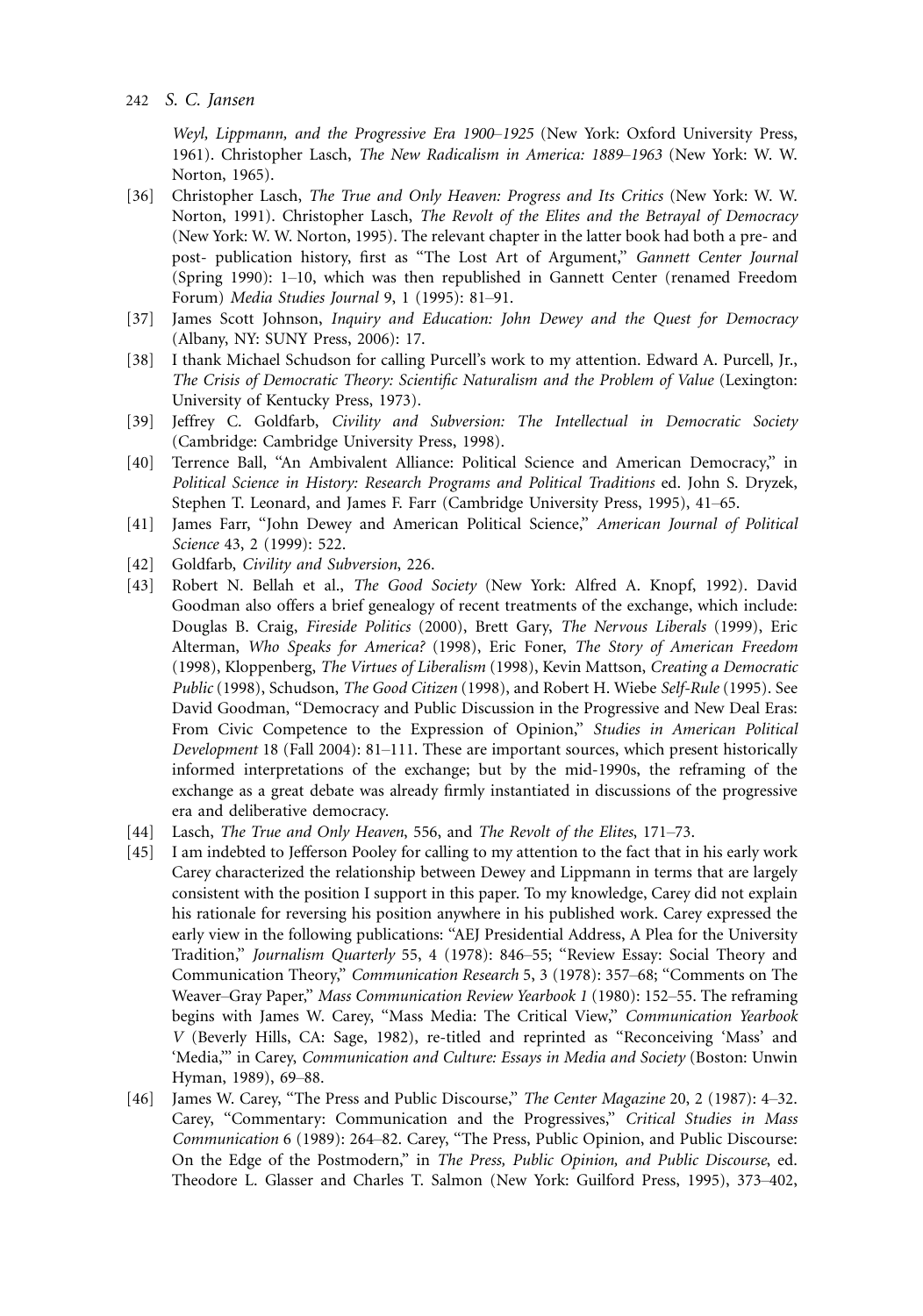which was republished in *James Carey: A Critical Reader*, ed. Eve Stryker Munson and Catherine A. Warren (Minneapolis: University of Minnesota Press, 1997), 228-57. Carey, "The Chicago School and the History of Mass Communication Research," in American Communication Research: The Remembered History, ed. Everette E. Dennis and Ellen Wartella (Mahwah, NJ: Lawrence Erlbaum, 1996), 21-38, which was republished in James Carey: A Critical Reader, 14-33.

- [47] Listing all of the biographies of Dewey and Lippmann is beyond the scope of this essay. Both have attracted a vast amount of biographical interest. Ronald Steel's Walter Lippmann and The American Century, which runs close to 700 pages is regarded as the definitive treatment of Lippmann's public life. D. Steven Blum's Walter Lippmann: Cosmopolitanism in the Century of Total War (Ithaca, NY: Cornell University Press, 1982) offers the most insightful analysis of Lippmann's philosophical studies. Barry D. Riccio's Walter Lippmann-Odyssey of a Liberal (New Brunswick, NJ: Transaction Publishers, 1994) provides a good historically informed account of both Lippmann's public life and public philosophy.
- [48] Alfonso J. Damico, *Individuality and Community* (Gainsville: University of Florida, 1978).
- [49] Damico is cited by Westbrook but, to my knowledge, Carey and Lasch do not cite him.
- [50] Richard Rorty, ''Review of John Dewey and American Democracy by Robert B. Westbrook,'' The New Leader 74 (May 20, 1991): 13. Westbrook, John Dewey and American Democracy (Ithaca: Cornell University Press, 1991). Westbrook's book is widely regarded as the definitive contemporary biography, although there are several other valuable recent intellectual portraits including Jay Martin, The Education of John Dewey (New York: Columbia University Press, 1983), Alan Ryan, John Dewey and the High Tide of American Liberalism (New York: W. W. Norton, 1995), and Raymond D. Boisvert, John Dewey: Rethinking Our Time (Albany: State University of New York Press, 1998).
- [51] Riccio, Walter Lippmann—Odyssey of a Liberal, 76.
- [52] Carey, "Reconceiving 'Mass' and 'Media," 79.
- [53] Carey, "The Chicago School and the History of Mass Communication Research," 23.
- [54] Carey, "The Chicago School and the History of Mass Communication Research.
- [55] Noam Chomsky, Media Control. Chomsky is, however, no admirer of Dewey either.
- [56] Unlike some who adopt his ritual approach, Carey does not throw out the baby with the bath water; he acknowledges the value of the body of research produced by the "effects tradition," which he contends took its inspiration from Lippmann's *Public Opinion*. Carey, "Overcoming Resistance to Cultural Studies," Communication and Culture, 89-110.
- [57] James Hoopes is critical of both Dewey and Lippmann's versions of pragmatism, but he firmly establishes both of their credentials as pragmatists. Hoopes, Community Denied: The Wrong Turn of Pragmatic Liberalism (Ithaca, NY: Cornell University Press, 1998).
- [58] Martin, The Education of John Dewey, 329.
- [59] The Lippmann archive itself is enormous, but it contains only a small correspondence between Dewey and Lippmann consisting of cordial business letters exchanged from 1917 to 1930 regarding publications and invitations to public events. The correspondence is, however, incomplete as the writers refer to letters or notes that are not in the archive. Dewey's early letters are handwritten and more informal than Lippmann's, which appear to have been dictated to his secretary, which was Lippmann's standard practice. Walter Lippmann Papers, Manuscripts and Archives, Yale University Library.
- [60] Martin, The Education of John Dewey.
- [61] ''Dr. John Dewey Dead at 92: Philosopher a Noted Liberal,'' New York Times (June 2, 1952): 1, 21.
- [62] Dewey, "Review of Public Opinion by Walter Lippmann," 337. Citations from Dewey's reviews are from the collected works, cited in full above.
- [63] Dewey, "Review of Public Opinion by Walter Lippmann," 339.
- [64] Dewey, "Review of Public Opinion by Walter Lippmann," 339.
- [65] Dewey, "Review of Public Opinion by Walter Lippmann," 340.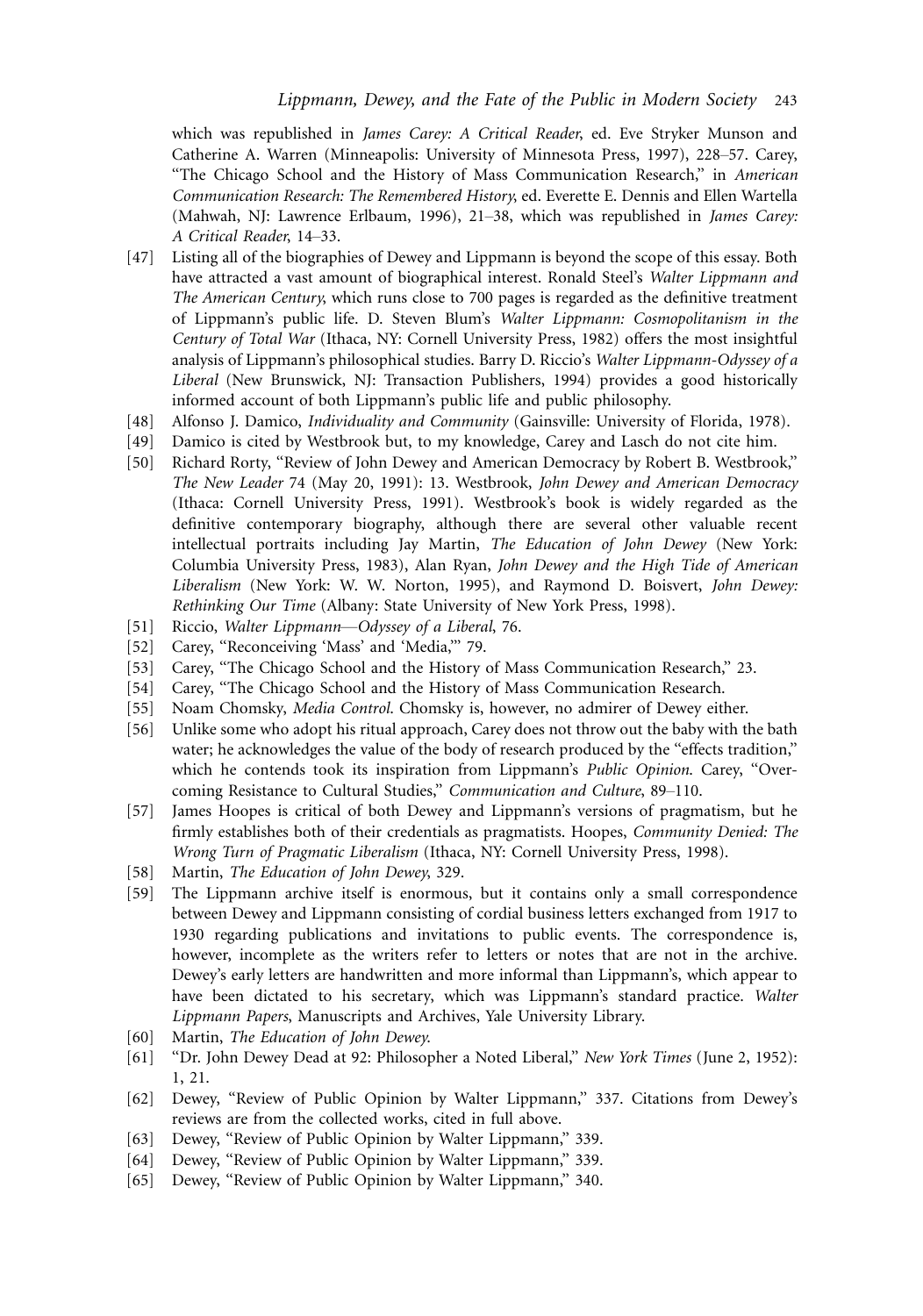- [66] Dewey, "Review of Public Opinion by Walter Lippmann," 344.
- [67] Dewey, "Review of Public Opinion by Walter Lippmann," 344.
- [68] John Dewey, Letter, 4 May 1922. Walter Lippmann Papers, Yale University Library.
- [69] Dewey, "Practical Democracy: Review of The Phantom Public ...," 213.
- [70] Dewey, "Practical Democracy: Review of The Phantom Public ...," 213.
- [71] Dewey, "Practical Democracy: Review of The Phantom Public ...," 214.
- [72] Dewey, "Practical Democracy: Review of The Phantom Public ...," 217.
- [73] Lippmann wrote a book that continues to have resonance today about fundamentalism and evolutionary theory. See Lippmann, American Inquisitors: A Commentary on Dayton and Chicago (New York: Macmillan, 1928).
- [74] James Gouinlock, "Introduction" to John Dewey: The Later Works 2: 1925–1927, xxiii.
- [75] Dewey, The Public and Its Problems, 116-17.
- [76] Lippmann maintained that stereotypical thinking infects all areas of life and offered examples of the ways in which it influenced thinking about race, class, and gender; however, the central problematic of Public Opinion and The Phantom Public is the gap between modern American theory and practice of politics. See also Peter Bachrach's The Theory of Democratic Elitism: A Critique (Boston: Little, Brown and Company, 1967), which recognizes that modern conditions may require strategic decision-making by the few but argues that if decision-making is to be normatively responsive to democratic governance, it must enlist the participation of and remain accountable to the many.
- [77] Dewey, The Public and Its Problems, 157.
- [78] Dewey, The Public and Its Problems, 182.
- [79] Dewey, The Public and Its Problems, 187.
- [80] Lippmann maintained that sensationalism was part of the crisis in journalism in Liberty and the News (New York: Harcourt, Brace and Howe, 1920) and reiterated this point in Public Opinion and The Phantom Public.
- [81] William Graebner, The Engineering of Consent: Democracy and Authority in Twentieth Century America (Madison: University of Wisconsin, 1987), 64.
- [82] Kevin Mattson points out ''we cannot so easily dismiss them [the progressives] as technocrats or elitists'' because ''they did not share our contemporary belief that efficiency and democracy are often antagonistic.'' See Mattson, Creating a Democratic Public: The Struggle for Urban Participation During the Progressive Era (University Park: Penn State University Press, 1998), 11. Prior to World War II, most Americans saw professionalism, with its commitment to technical values and self-regulation through peer review as a counterweight balancing the reductive logic of the pursuit of corporate profit. See Thomas L. Haskell, ''Professionalism versus Capitalism: Tawney, Durkheim, and C. S. Peirce on Disinterestedness of Professional Communities," in his Objectivity is Not Neutrality: Explanatory Schemes in History (Baltimore, MD: Johns Hopkins University Press, 1998), 78-114. Lippmann lived long enough to experience the results of progressivism's misguided faith in professionalism and to amend his views.
- [83] Kloppenberg examines some of these resonances. See James Kloppenberg, Uncertain Victory: Social Democracy and Progressivism in European and American Thought, 1870-1920 (New York: Oxford University Press, 1986).
- [84] Eaulau, "From Public Opinion to Public Philosophy ...." Westbrook conceded the same point in Robert B. Westbrook, ''Doing Dewey: An Autobiographical Fragment,'' Transactions of the Charles Peirce Society XXIX (Fall 1993): 506.
- [85] For a long time, historian Daniel J. Czitrom's deeply sourced Media and the American Mind: From Morse to McLuhan (Chapel Hill: University of North Carolina Press, 1982) remained a singular contribution to a serious history of the field. Czitrom acknowledges an enormous debt to Carey for his support and encouragement in developing this project. Daniel J. Czitrom, ''Twenty-five Years Later,'' Forum, Critical Studies in Media Communication 24, 5 (2007): 481-85. Hardt pioneered the new history in Critical Communication Studies: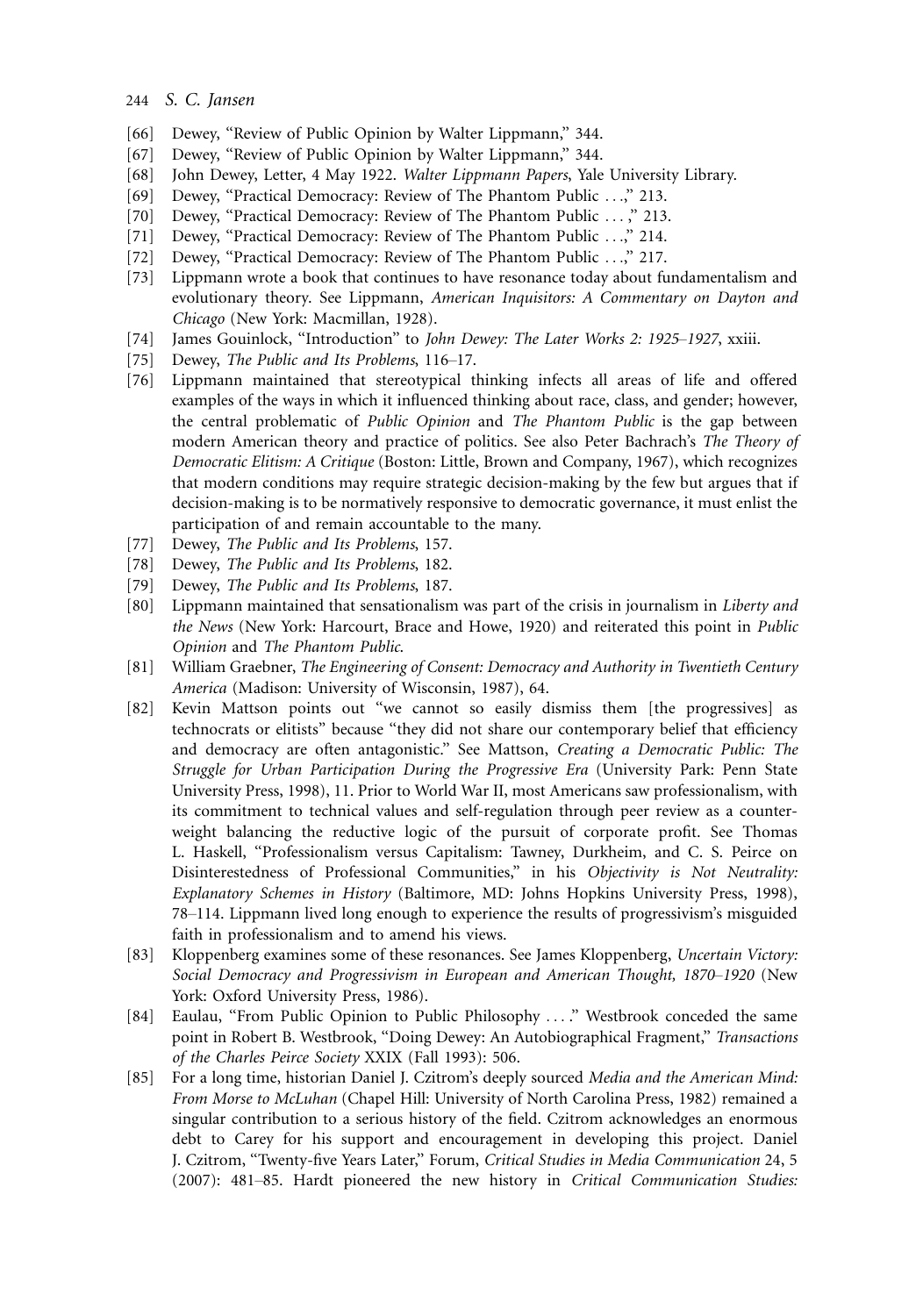# Lippmann, Dewey, and the Fate of the Public in Modern Society 245

Communication, History and Theory in America. For a recent collection of the ''new history'' of media and communication which includes a number of contributions based upon archival sources, see The History of Media and Communication Research: Contested Memory; also see Jefferson Pooley's chapter in that volume, ''The New History of Mass Communication Research,'' 43-69, for an incisive articulation of an agenda for the ''new history.''